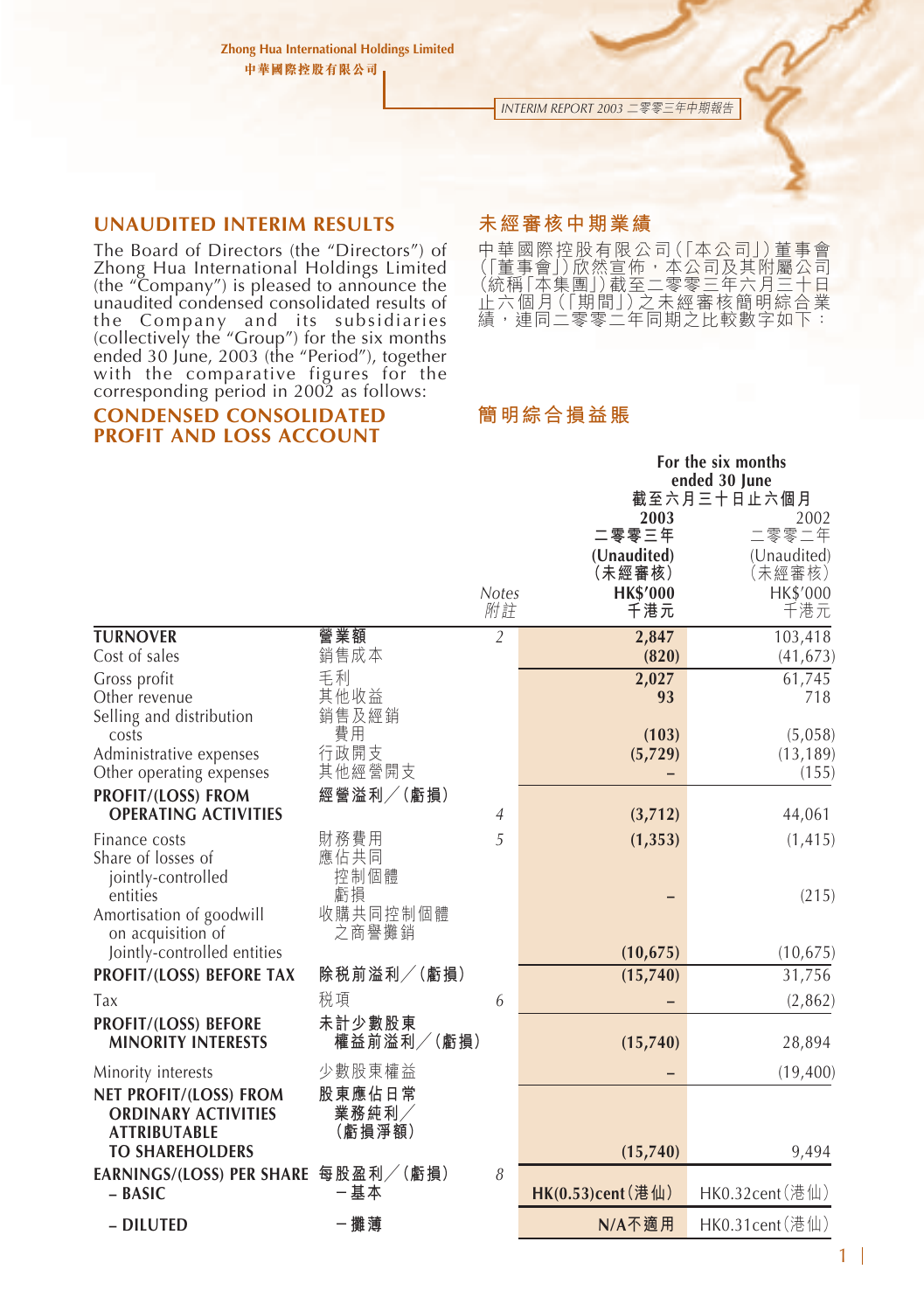*INTERIM REPORT 2003* 二零零三年中期報告

**簡明綜合股權變動報表**

# **CONDENSED CONSOLIDATED STATEMENT OF CHANGES IN EQUITY**

### **Investment Share properties Exchange Issued premium Contributed revaluation fluctuation Retained capital account surplus reserve reserve profits Total 已發行 股份 投資物業 㶅兌波動 股本 溢價賬 繳入盈餘 重估儲備 儲備 保留溢利 合計 HK\$'000 HK\$'000 HK\$'000 HK\$'000 HK\$'000 HK\$'000 HK\$'000 千港元 千港元 千港元 千港元 千港元 千港元 千港元** Balance at 1 January 2003, 於二零零三年一月一日之結餘 as previously reported (如先前呈報) **59,600 220,002 80,258 55,461 128 78,970 494,419** Effect of adoption of revised SSAP 12 採納經修訂會計實務準則 "Income Taxes" 第12號「所得稅」之影響 **– – – (14,497) – 2,691 (11,806)** Balance at 1 January 2003, as restated 於二零零三年一月一日之結餘 (經重列) **59,600 220,002 80,258 40,964 128 81,661 482,613** Loss for the period 期內虧損 **– – – – – (15,740) (15,740)** Balance at 30 June 2003 <br>
おより おもちゃん おもちゃく おもん おもん おちゃく 結鉄 (Unaudited) \木經善核*) 5*9**,600 220,002 80,258 40,964 128 65,921 466,873** Investment Share properties Exchange Issued premium Contributed revaluation fluctuation Retained capital account surplus reserve reserve profits Total - -<br>已發行 股份 投資物業 滙兑波動 股本 溢價賬 繳入盈餘 重估儲備 儲備 保留溢利 合計 HK\$'000 HK\$'000 HK\$'000 HK\$'000 HK\$'000 HK\$'000 HK\$'000 千港元 千港元 千港元 千港元 千港元 千港元 千港元 Balance at 1 January 2002, 於二零零二年一月一日之結餘 as previously reported (如先前呈報) 59,600 220,002 80,258 205,889 9,374 263,720 838,843 Effect of adoption of revised SSAP 12 採納經修訂會計實務準則 "Income Taxes" 第12號「所得稅」之影響 – – – (47,123) – 3,349 (43,774) Balance at 1 January 2002, as restated 於二零零二年一月一日之結餘 (經里列) 59,600 220,002 80,258 158,766 9,374 267,069 795,069 Exchange adjustment on translation of 換算海外附屬公司財務報表 the financial statements of <br> **E A** <br> **E** <br> **E** <br> **E** <br> **E** <br> **E** <br> **E** <br> **E** <br> **E** <br> **E** <br> **E** <br> **E** <br> **E** <br> **E** <br> **E** <br> **E** <br> **E** <br> **E** <br> **E** <br> **E** <br> **E** <br> **E** <br> **E** <br> **E** <br> **E** <br> **E** <br> **E** <br> **E** overseas subsidiaries – – – – 661 – 661 Net gains not recognised in the 未計入損益賬之收益淨額 profit and loss account 59,600 220,002 80,258 158,766 10,035 267,069 795,730 Realisation of reserves on partial release 於撥回部份投資物業時 of investment properties 變現之儲備 (28,478) (28,478) Effect of adoption of revised SSAP 12 採納經修訂會計實務準則 "Income Taxes" 第12號「所得稅」之影響 – – – 6,031 – – 6,031 Profit for the period 期間溢利 9,494 9,494 Balance at 30 June 2002 於二零零二年六月三十日之結餘 (Unaudited) (木經善恢*) 59,600 220,002 80,258* 136,319 10,035 *276,*563 *782,777*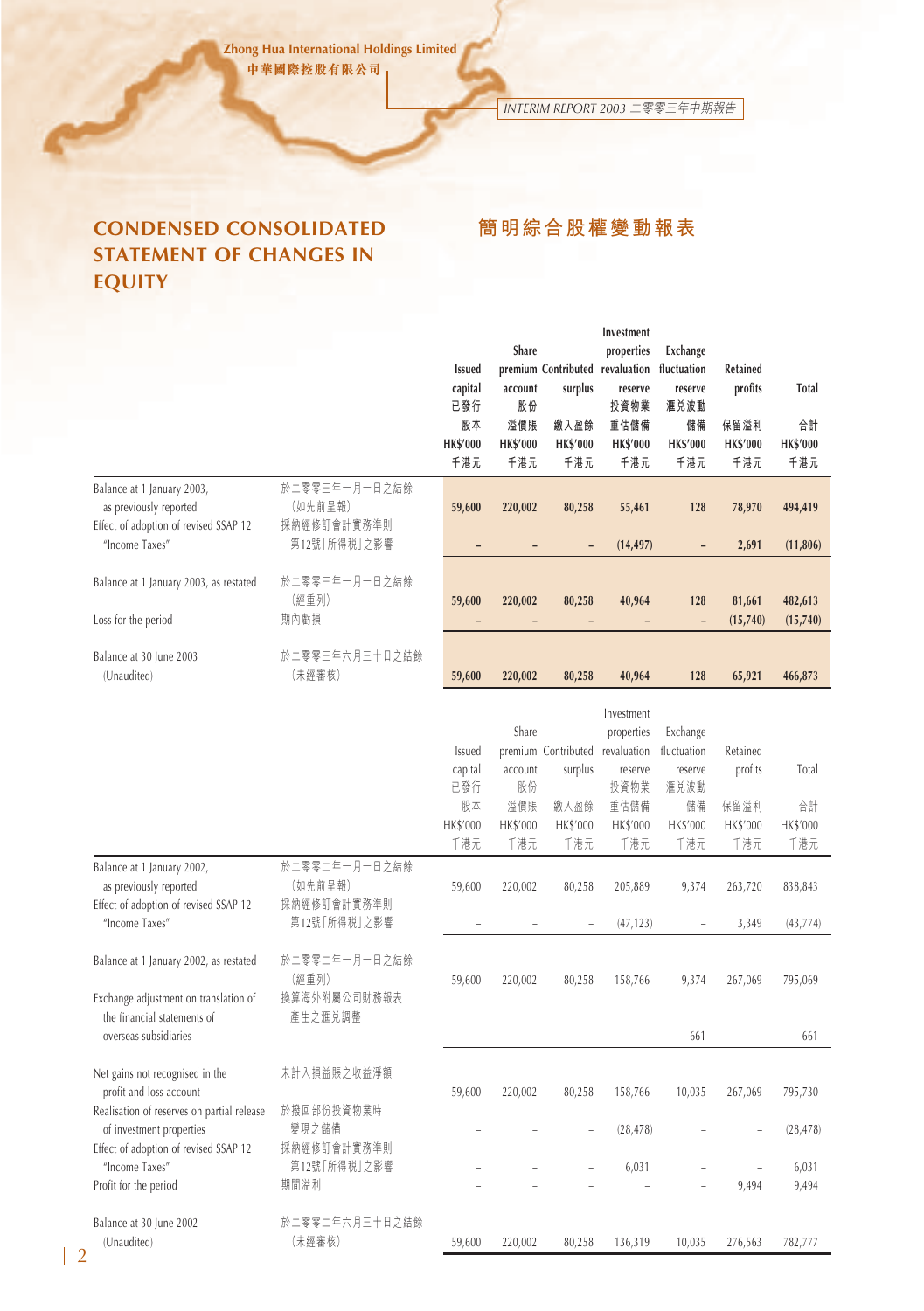*INTERIM REPORT 2003* 二零零三年中期報告

# **CONDENSED CONSOLIDATED BALANCE SHEET**

**簡明綜合資產負債表**

|                           |          |              |                 | 31 December |
|---------------------------|----------|--------------|-----------------|-------------|
|                           |          |              | 30 June         | 2002        |
|                           |          |              | 2003            | 二零零二年       |
|                           |          |              | 二零零三年           | 十二月         |
|                           |          |              | 六月三十日           | 三十一日        |
|                           |          |              | (Unaudited)     | (Audited)   |
|                           |          |              | (未經審核)          | (經審核)       |
|                           |          | <b>Notes</b> | <b>HK\$'000</b> | HK\$'000    |
|                           |          | 附註           | 千港元             | 千港元         |
|                           |          |              |                 | (Restated)  |
|                           |          |              |                 | (重列)        |
| <b>NON-CURRENT ASSETS</b> | 非流動資產    |              |                 |             |
| Fixed assets              | 固定資產     |              | 7,354           | 7,738       |
| Investment properties     | 投資物業     |              | 183,600         | 183,600     |
| Interests in jointly-     | 於共同控制個體之 |              |                 |             |
| controlled entities       | 權益       |              | 128,232         | 138,903     |
| Deferred tax assets       | 遞延税項資產   |              | 353             | 353         |
| Trade receivables         | 貿易應收款項   | 9            | 11,917          | 11,917      |
| Other receivable          | 其他應收款項   |              | 230,000         | 280,000     |
| Pledged deposits          | 已抵押存款    |              | 2,048           | 2,200       |
|                           |          |              |                 |             |
|                           |          |              | 563,504         | 624,711     |
|                           |          |              |                 |             |
| <b>CURRENT ASSETS</b>     | 流動資產     |              |                 |             |
| Trade receivables         | 貿易應收款項   | 9            | 8,598           | 8,113       |
| Prepayments, deposits     | 預付款項、按金及 |              |                 |             |
| and other receivables     | 其他應收款項   |              | 135,267         | 91,914      |
| Cash and bank balances    | 現金及銀行結存  |              | 38,936          | 40,857      |
|                           |          |              |                 |             |
|                           |          |              | 182,801         | 140,884     |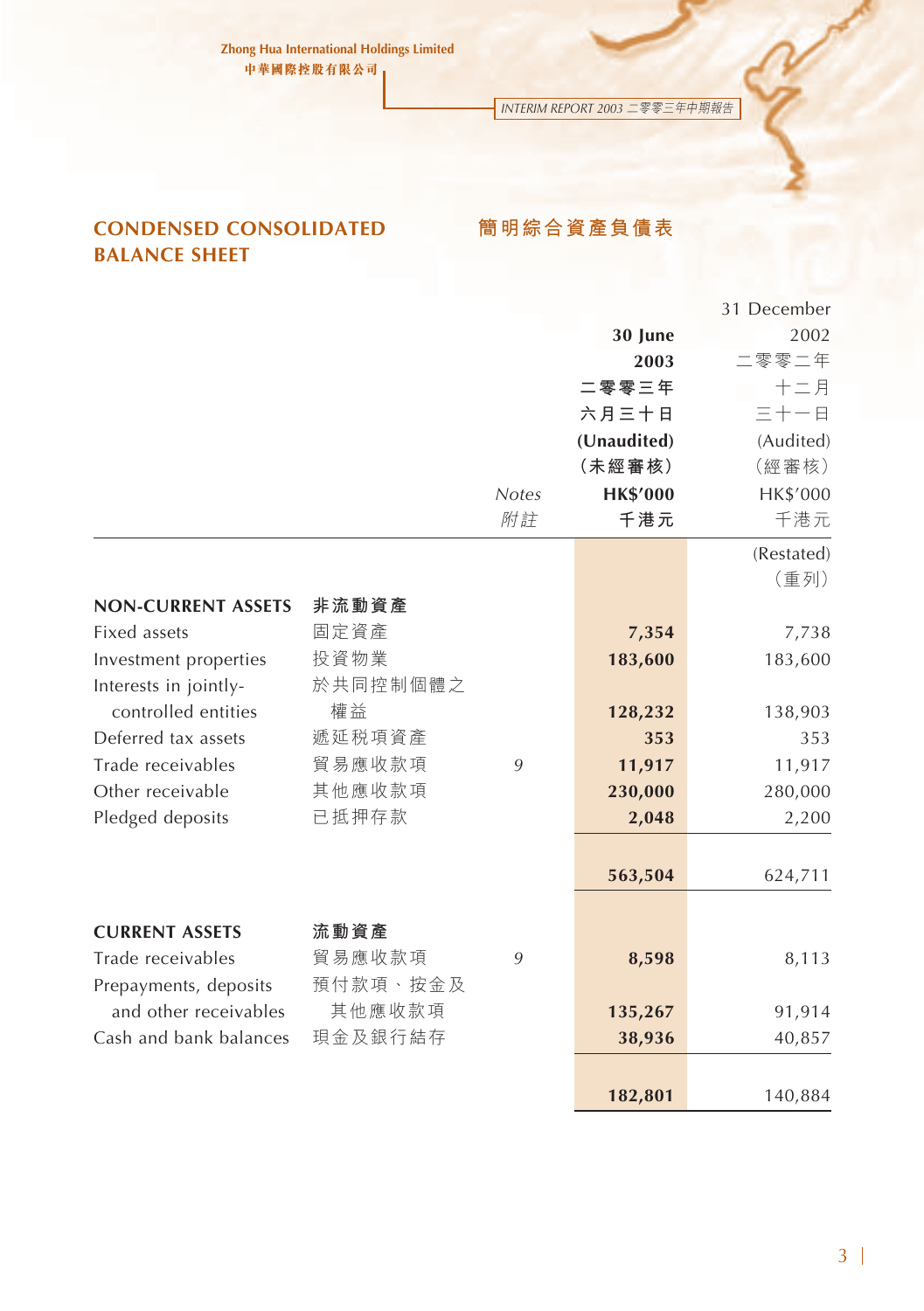*INTERIM REPORT 2003* 二零零三年中期報告

# **CONDENSED CONSOLIDATED BALANCE SHEET** *(Con't)*

**簡明綜合資產負債表(續)**

|                                                        |                 |                    | 30 June                | 31 December<br>2002 |
|--------------------------------------------------------|-----------------|--------------------|------------------------|---------------------|
|                                                        |                 |                    | 2003                   | 二零零二年               |
|                                                        |                 |                    | 二零零三年                  | 十二月                 |
|                                                        |                 |                    | 六月三十日                  | 三十一日                |
|                                                        |                 |                    | (Unaudited)            | (Audited)           |
|                                                        |                 |                    | (未經審核)                 | (經審核)               |
|                                                        |                 | <b>Notes</b><br>附註 | <b>HK\$'000</b><br>千港元 | HK\$'000<br>千港元     |
|                                                        |                 |                    |                        |                     |
|                                                        |                 |                    |                        | (Restated)          |
|                                                        |                 |                    |                        | (重列)                |
| <b>CURRENT LIABILITIES</b>                             | 流動負債            |                    |                        |                     |
| Trade payables                                         | 貿易應付款項          | 10                 | (36, 847)              | (37, 664)           |
| Tax payable<br>Other payables and                      | 應付税項<br>其他應付款項及 |                    | (8, 434)               | (8,670)             |
| accruals                                               | 應計負債            |                    | (24, 587)              | (22,069)            |
| Interest-bearing bank                                  | 計息銀行貸款,有抵押      |                    |                        |                     |
| loans, secured                                         |                 |                    | (10, 974)              | (10, 974)           |
| Deferred income                                        | 遞延收入            |                    | (45, 136)              | (22, 568)           |
|                                                        |                 |                    |                        |                     |
|                                                        |                 |                    | (125, 978)             | (101, 945)          |
| <b>NET CURRENT ASSETS</b>                              | 流動資產淨額          |                    | 56,823                 | 38,939              |
| <b>TOTAL ASSETS LESS</b><br><b>CURRENT LIABILITIES</b> | 總資產減<br>流動負債    |                    | 620,327                | 663,650             |
| <b>NON-CURRENT</b><br><b>LIABILITIES</b>               | 非流動負債           |                    |                        |                     |
| Interest-bearing bank<br>loans, secured                | 計息銀行貸款,有抵押      |                    | (35, 137)              | (40, 152)           |
| Deferred income                                        | 遞延收入            |                    | (103, 820)             | (126, 388)          |
| Deferred tax liabilities                               | 遞延税項負債          |                    | (14, 497)              | (14, 497)           |
|                                                        |                 |                    |                        |                     |
|                                                        |                 |                    | (153, 454)             | (181, 037)          |
|                                                        |                 |                    | 466,873                | 482,613             |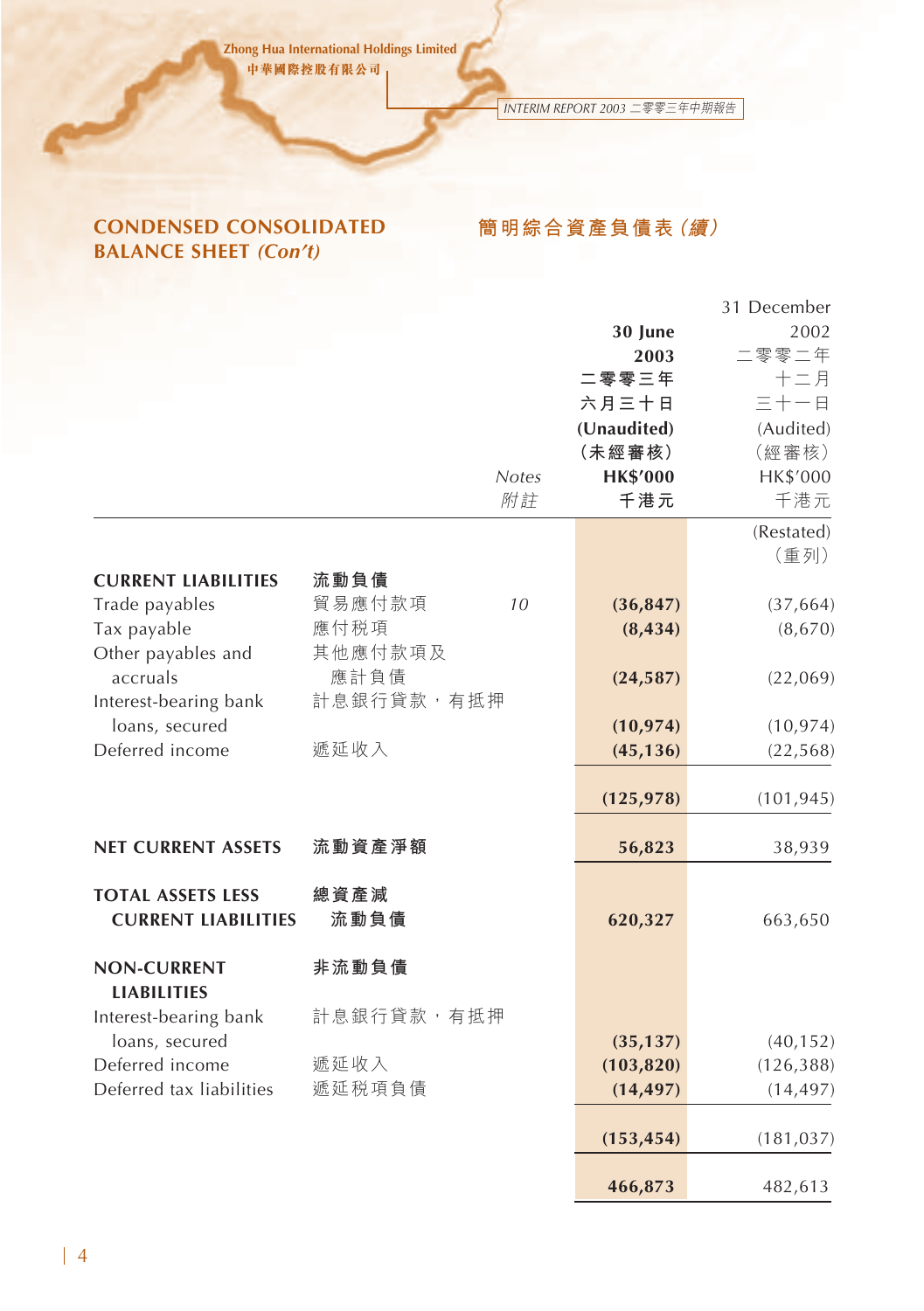*INTERIM REPORT 2003* 二零零三年中期報告

# **CONDENSED CONSOLIDATED BALANCE SHEET** *(Con't)*

# **簡明綜合資產負債表(續)**

|       |                             |                 | 31 December |
|-------|-----------------------------|-----------------|-------------|
|       |                             | 30 June         | 2002        |
|       |                             | 2003            | 二零零二年       |
|       |                             | 二零零三年           | $+ =$ $#$   |
|       |                             | 六月三十日           | 三十一日        |
|       |                             | (Unaudited)     | (Audited)   |
|       |                             | (未經審核)          | (經審核)       |
|       | <b>Notes</b>                | <b>HK\$'000</b> | HK\$'000    |
|       | 附註                          | 千港元             | 千港元         |
|       |                             |                 | (Restated)  |
|       |                             |                 | (重列)        |
| 資本及儲備 |                             |                 |             |
| 已發行股本 |                             | 59,600          | 59,600      |
| 儲備    |                             | 407,273         | 423,013     |
|       |                             |                 |             |
|       |                             | 466,873         | 482,613     |
|       | <b>CAPITAL AND RESERVES</b> |                 |             |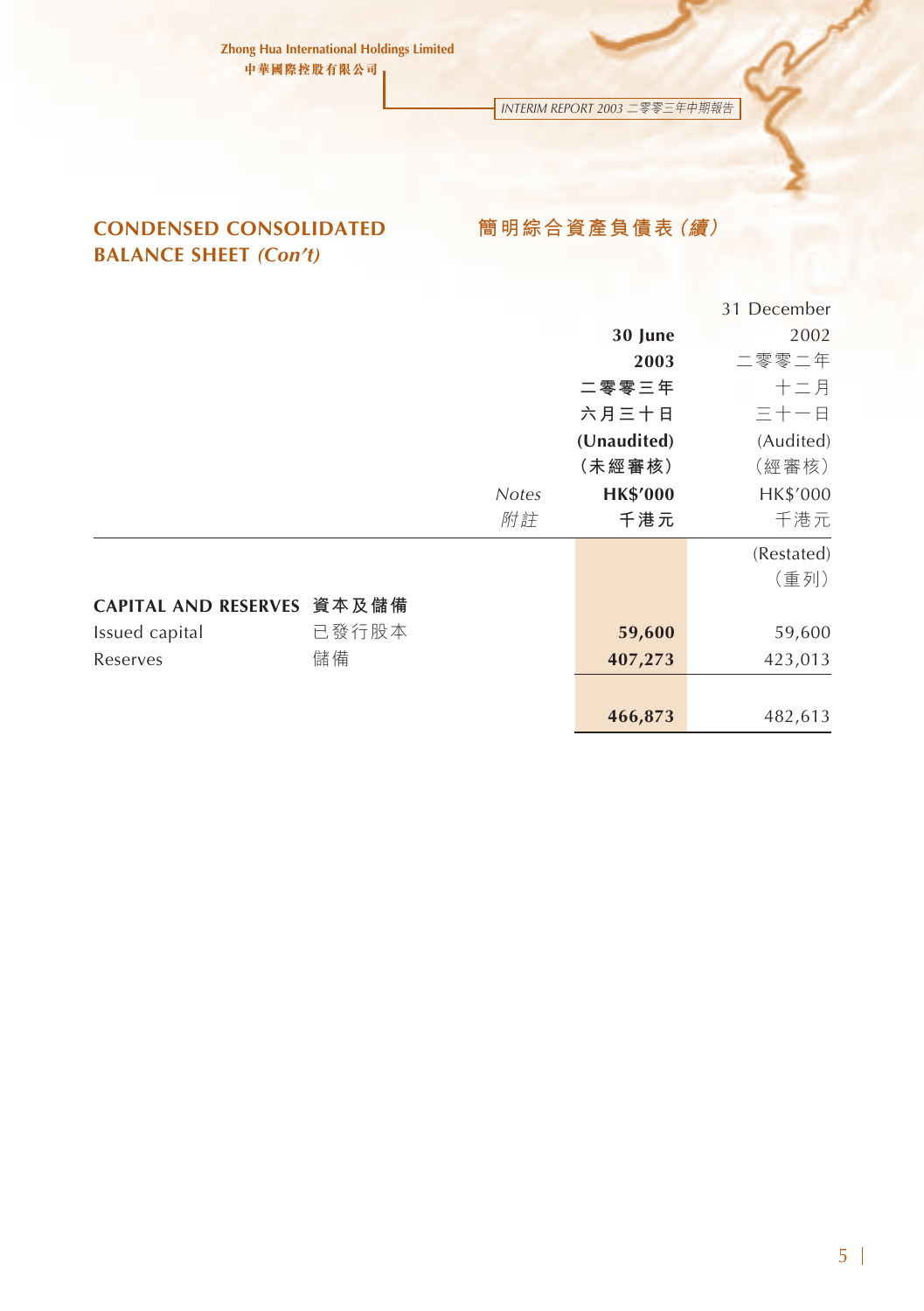*INTERIM REPORT 2003* 二零零三年中期報告

**38,936** 33,605

**簡明綜合現金流量報表**

# **CONDENSED CONSOLIDATED CASH FLOW STATEMENTS**

**For the six months** For the six months **ended 30 June 2003** ended 30 June 2002 **截至二零零三年** 截至二零零二年 **六月三十日止六個月** 六月三十日止六個月 **(Unaudited)** (Unaudited) **(未經審核)** (未經審核) **HK\$'000** HK\$'000 **千港元** 千港元 NET CASH INFLOW/(OUTFLOW ) **經營業務之現金** FROM OPERATING ACTIVITIES **流入/(流出)淨額 2,966** (100,211) NET CASH INFLOW **投資業務之現金** FROM INVESTING ACTIVITIES **流入淨額 128** 54,343 NET CASH INFLOW/(OUTFLOW) **融資活動之現金 FROM** FINANCING ACTIVITIES **流入/(流出)淨額 (5,015)** 24,261 **DECREASE IN CASH 現金及現金** AND CASH EQUIVALENTS **等值項目減少 (1,921)** (21,607) CASH AND CASH EQUIVALENTS **期初之現金及** AT BEGINNING OF PERIOD **現金等值項目 40,857** 55,174 Effect of foreign exchange **外幣滙率變動** rate changes, net **之影響,淨值 –** 38 CASH AND CASH EQUIVALENTS **期終之現金及** AT END OF PERIOD **現金等值項目 38,936** 33,605 ANALYSIS OF BALANCES OF **現金及現金** CASH AND CASH **等值項目結餘** EQUIVALENTS **分析** Cash and bank balances 現金及銀行結存 **38,936** 33,598 Fixed term deposits with original 三個月內到期之 maturity within three months 定期存款 **–** 7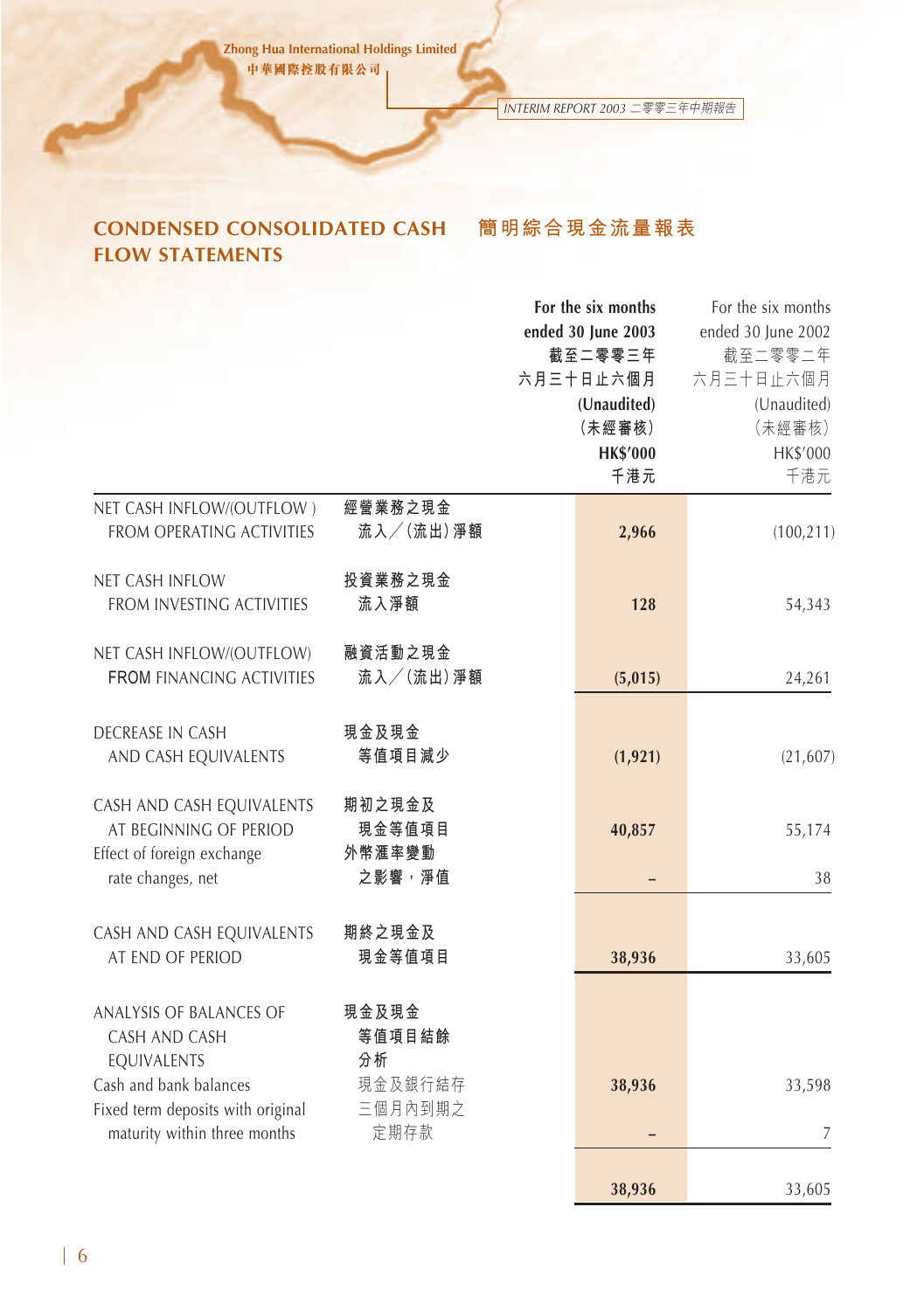*INTERIM REPORT 2003* 二零零三年中期報告

# **1. SIGNIFICANT ACCOUNTING POLICIES**

These unaudited condensed consolidated interim financial statements have been prepared in accordance with Statement of Standard Accounting Practice ("SSAP") 25 "Interim financial reporting" issued by the Hong Kong Society of Accountants and Appendix 16 of the Rules Governing the Listing of Securities in The Stock Exchange of Hong Kong Limited (the "Listing Rules").

The accounting policies and basis of preparation used in the preparation of these interim financial statements are consistent with those used in the Group's audited financial statements for the year ended 31 December 2002, except the SSAP 12 (Revised) "Income taxes" has been adopted for the first time in the preparation of the Period's condensed consolidated financial statements.

# **1. 主要會計政策**

此等未經審核簡明綜合中期財務報表乃 按照香港會計師公會頒布之香港會計實 務準則(「會計實務準則」)第25號「中期 財務申報」及香港聯合交易所有限公司 證券上市規則(「上市規則」)附錄十六予 以編製。

此等中期財務報表所採用之會計政策及 編製基準與本集團截至二零零二年十二 月三十一日止年度之經審核財務報表所 採用的一致,除了在編製期間之簡明綜 合財務報表時首次採用會計實務準則第 12號(經修訂)「所得稅」。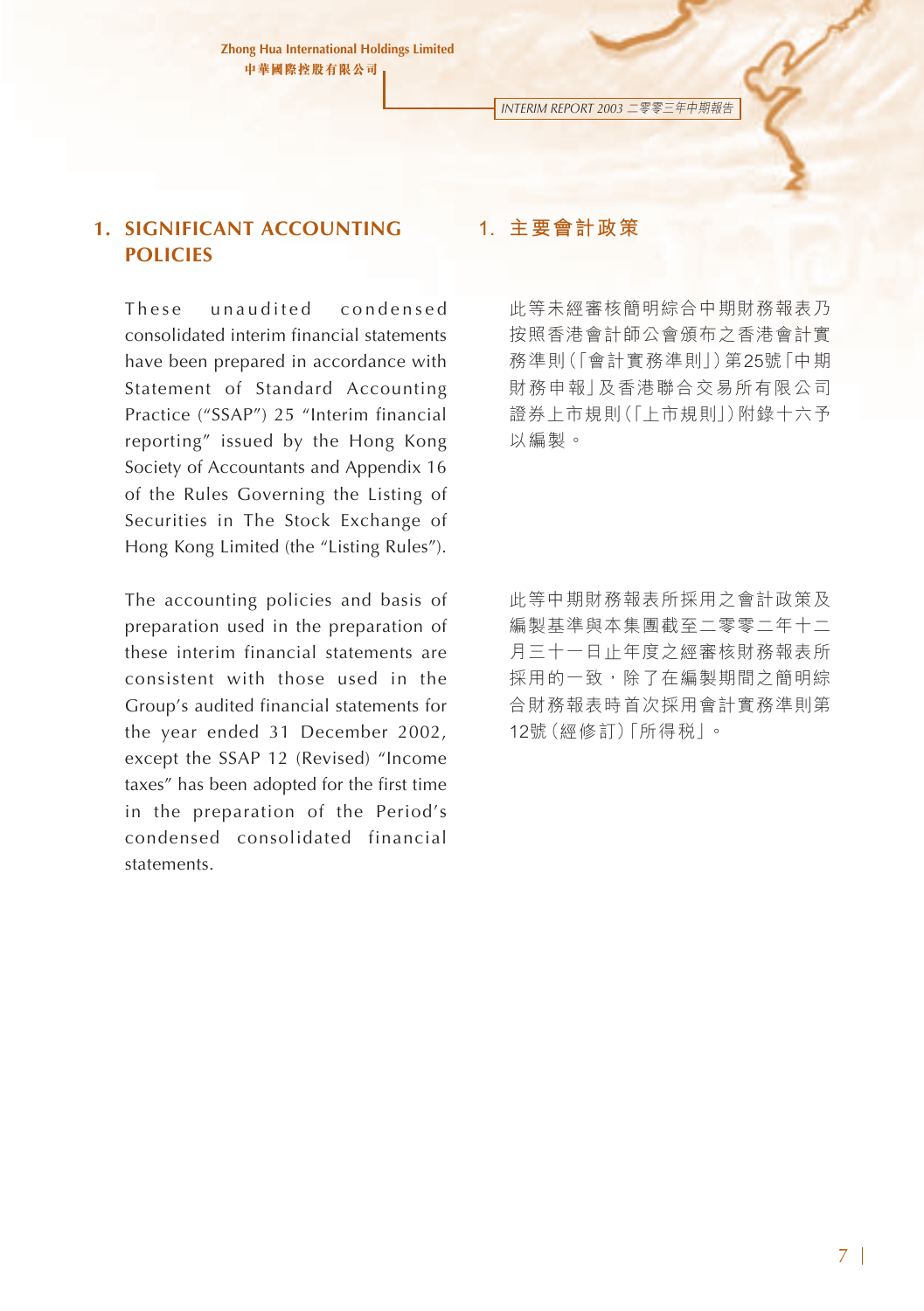*INTERIM REPORT 2003* 二零零三年中期報告

# **1. SIGNIFICANT ACCOUNTING POLICIES** *(Con't)*

SSAP 12 (Revised) "Income taxes" prescribes the basis for accounting for income taxes payable or recoverable, arising from the taxable profit or loss for the Period (current tax); and income taxes payable or recoverable in future periods, principally arising from taxable and deductible temporary differences and the carryforward of unused tax losses (deferred tax). The principal impact of the revision of this SSAP is that deferred tax assets and liabilities relating to the differences between capital allowances for tax purposes and depreciation for financial reporting purposes and other taxable and deductible temporary differences are generally fully provided for, whereas previously the deferred tax was recognised for timing differences only to the extent that it was probable that the deferred tax asset or liability would crystallise in the foreseeable future. In addition, deferred tax liabilities have been recognised on the revaluation of the Group's investment properties.

# **1. 主要會計政策 (續)**

會計實務準則第12號(經修訂)「所得稅」 規定來自期間(現行稅項)應課稅溢利或 虧損之應付或可收回所得稅;及主要來 自應課稅及可扣減暫時性差異及累積可 用稅務虧損(遞延稅項)之應付或可收回 所得稅。此項會計實務準則修訂之主要 影響為以稅務為目的之資本沖減與以財 務報表為目的之折舊之間的差異及其他 應課稅及可扣減暫時性差異所產生之遞 延稅項資產及負債作全數撥備,而過往 遞延稅項只對因時差於可見將來可能引 起之遞延稅項資產或負債而確認。此 外,遞延稅項負債已於重估本集團投資 物業時予以確認入賬。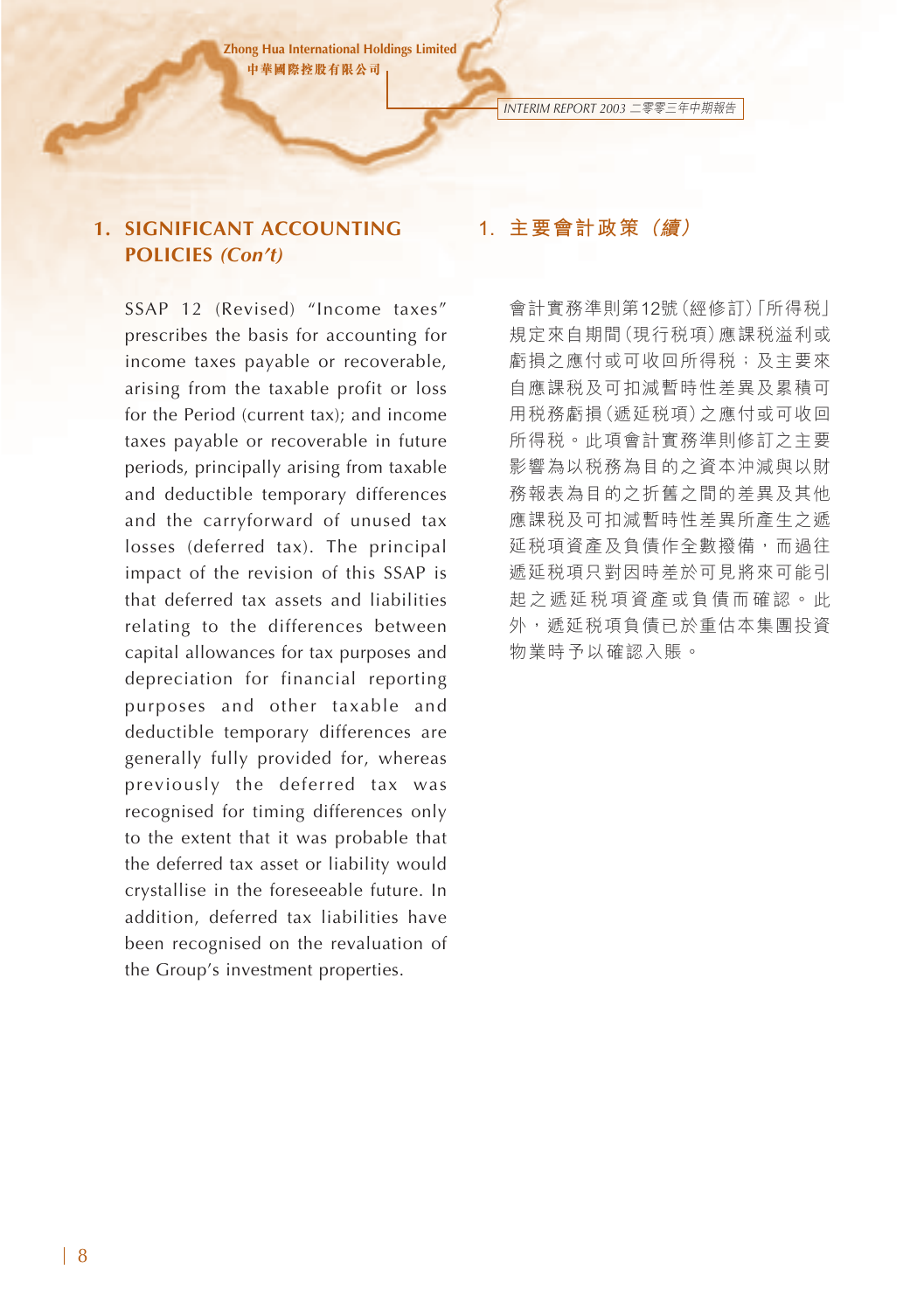*INTERIM REPORT 2003* 二零零三年中期報告

# **1. SIGNIFICANT ACCOUNTING POLICIES** *(Con't)*

The change in accounting policy has been applied retrospectively. As a result, the prior period adjustments with the opening balances of the investment properties revaluation reserve as at 1 January 2002 and 1 January 2003 restated by a reduction of HK\$47,123,000 and HK\$14,497,000, respectively and the retained profits as at 1 January 2002 and 1 January 2003 restated by an increase of HK\$3,349,000 and HK\$2,691,000, respectively.

# **1. 主要會計政策 (續)**

會計政策之變更已追溯應用。因此對截 至二零零二年一月一日及二零零三年一 月一日之前期間的投資物業重估儲備期 初結餘調整,需分別重新列賬及減少 47,123,000港元及14,497,000港元,對 截至二零零二年一月一日及二零零三年 一月一日之前期間的保留溢利期初結餘 調整,需分別重新列賬及增加3,349,000 港元及2,691,000港元。

### **2. TURNOVER**

Turnover for the Period represents the gross rental income and the sale of online English learning courses, less any applicable turnover taxes.

Turnover for the six months ended 30 June, 2002 represented the aggregate of the gross amounts of proceeds from the sale and pre-sale of properties, adjusted to reflect the stage of construction, to the extent that they were not previously recognised, gross rental income and the sale of online English learning courses, after elimination of all significant intragroup transactions, less any applicable turnover taxes.

### **2. 營業額**

期間之營業額指租金收入總額及銷售網 上英語學習課程收入總額減任何適用營 業稅。

截至二零零二年六月三十日止六個月之 營業額指經撇銷集團內公司間之一切重 大交易後之銷售及預售物業所得款項總 額、租金收入總額及銷售網上英語學習 課程收入總額減任何適用營業稅。銷售 及預售物業所得款項總額已為反映建築 工程之竣工階段作出調整,以過往並未 入賬確認之收入為限。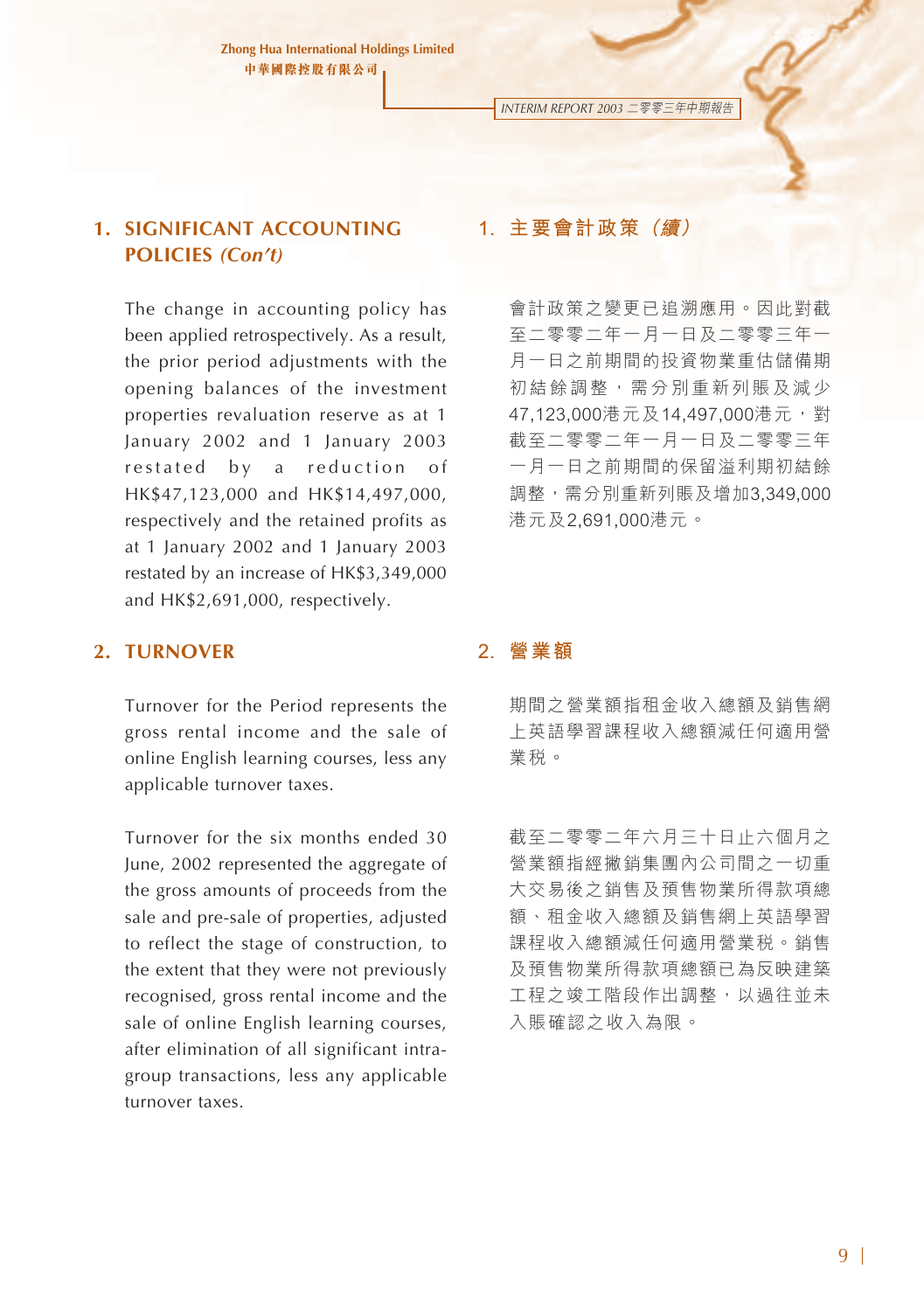*INTERIM REPORT 2003* 二零零三年中期報告

# **3. SEGMENT INFORMATION**

# The following table presents revenue and results information for the Group's business segments.

# **3. 分類資料**

下表為本集團按業務分類呈列之有關收 入及業績之資料。

|                                                                                                                                                                           |                                                           |                                                                  | Sale and pre-sale<br>of properties<br>For the six months<br>ended 30 June,<br>銷售及預售物業<br>截至六月三十日<br>止六個月 |                                                                  | Property<br>investment<br>For the six months<br>ended 30 June,<br>物業投資<br>截至六月三十日<br>止六個月 |                                                                  | Sale of online<br><b>English learning courses</b><br>For the six months<br>ended 30 June,<br>銷售網上英語學習課程<br>截至六月三十日<br>止六個月 |                                                                  | Corporate<br>For the six months<br>ended 30 June,<br>公司<br>截至六月三十日<br>止六個月 |                                                                              | Consolidated<br>For the six months<br>ended 30 June,<br>综合<br>截至六月三十日<br>止六個月 |
|---------------------------------------------------------------------------------------------------------------------------------------------------------------------------|-----------------------------------------------------------|------------------------------------------------------------------|----------------------------------------------------------------------------------------------------------|------------------------------------------------------------------|-------------------------------------------------------------------------------------------|------------------------------------------------------------------|----------------------------------------------------------------------------------------------------------------------------|------------------------------------------------------------------|----------------------------------------------------------------------------|------------------------------------------------------------------------------|-------------------------------------------------------------------------------|
|                                                                                                                                                                           |                                                           | 2003<br>二零零三年<br>(Unaudited)<br>(未經審核)<br><b>HK\$'000</b><br>千港元 | 2002<br>二零零二年<br>(Unaudited)<br>(未經審核)<br>HK\$'000<br>千港元                                                | 2003<br>二零零三年<br>(Unaudited)<br>(未經審核)<br><b>HK\$'000</b><br>千港元 | 2002<br>二零零二年<br>(Unaudited)<br>(未經審核)<br>HK\$'000<br>千港元                                 | 2003<br>二零零三年<br>(Unaudited)<br>(未經審核)<br><b>HK\$'000</b><br>千港元 | 2002<br>二零零二年<br>(Unaudited)<br>(未經審核)<br>HK\$'000<br>千港元                                                                  | 2003<br>二零零三年<br>(Unaudited)<br>(未經審核)<br><b>HK\$'000</b><br>千港元 | 2002<br>二零零二年<br>(Unaudited)<br>(未經審核)<br>HK\$'000<br>千港元                  | 2003<br>二零零三年<br>(Unaudited) (Unaudited)<br>(未經審核)<br><b>HK\$'000</b><br>千港元 | 2002<br>二零零二年<br>(未經審核)<br>HK\$'000<br>千港元                                    |
| Segment revenue:<br>Sales to external customers                                                                                                                           | 分類收入:<br>銷售予外界客戶                                          |                                                                  | 100,468                                                                                                  | 1,611                                                            | 2,763                                                                                     | 1,236                                                            | 187                                                                                                                        | ÷                                                                |                                                                            | 2,847                                                                        | 103,418                                                                       |
| Segment results                                                                                                                                                           | 分類業績                                                      |                                                                  | 44,182                                                                                                   | 1,059                                                            | 1,057                                                                                     | 70                                                               | (79)                                                                                                                       | (4, 881)                                                         | (1, 136)                                                                   | (3, 752)                                                                     | 44,024                                                                        |
| Interest income                                                                                                                                                           | 利息收入                                                      |                                                                  |                                                                                                          |                                                                  |                                                                                           |                                                                  |                                                                                                                            |                                                                  |                                                                            | 40                                                                           | 37                                                                            |
| Profit/(loss) from operating<br>activities<br>Finance costs<br>Share of losses of jointly-<br>controlled entitles and<br>amortisation of<br>goodwill on<br>acquisition of | 經營溢利/(虧損)<br>財務費用<br>應佔共同控制個體<br>虧損及收購共同<br>控制個體之商譽<br>覆销 |                                                                  |                                                                                                          |                                                                  |                                                                                           |                                                                  |                                                                                                                            |                                                                  |                                                                            | (3,712)<br>(1, 353)                                                          | 44,061<br>(1, 415)                                                            |
| jointly-controlled entities                                                                                                                                               |                                                           |                                                                  |                                                                                                          |                                                                  |                                                                                           |                                                                  |                                                                                                                            |                                                                  |                                                                            | (10, 675)                                                                    | (10, 890)                                                                     |
| Profit/(loss) before tax<br>Tax                                                                                                                                           | 除税前溢利/(虧損)<br>税項                                          |                                                                  |                                                                                                          |                                                                  |                                                                                           |                                                                  |                                                                                                                            |                                                                  |                                                                            | (15, 740)<br>÷                                                               | 31,756<br>(2, 862)                                                            |
| Profit/(loss) before minority<br>interests<br>Minority interests                                                                                                          | 未計少數股東權益前<br>溢利/(虧損)<br>少數股東權益                            |                                                                  |                                                                                                          |                                                                  |                                                                                           |                                                                  |                                                                                                                            |                                                                  |                                                                            | (15,740)                                                                     | 28,894<br>(19, 400)                                                           |
| Net profit/(loss) from ordinary<br>activities attributable to<br>shareholders                                                                                             | 股東應佔日<br>常業務純利/<br>(虧損淨額)                                 |                                                                  |                                                                                                          |                                                                  |                                                                                           |                                                                  |                                                                                                                            |                                                                  |                                                                            | (15, 740)                                                                    | 9,494                                                                         |

No geographical segment information is presented as over 90% of the Group's revenue are derived from customers based in the Mainland of the People's Republic of China ("Mainland China").

由於本集團之收入逾90%均來自中華人 民共和國內陸(「中國大陸」)之客戶,因 此並無呈列地區分類資料。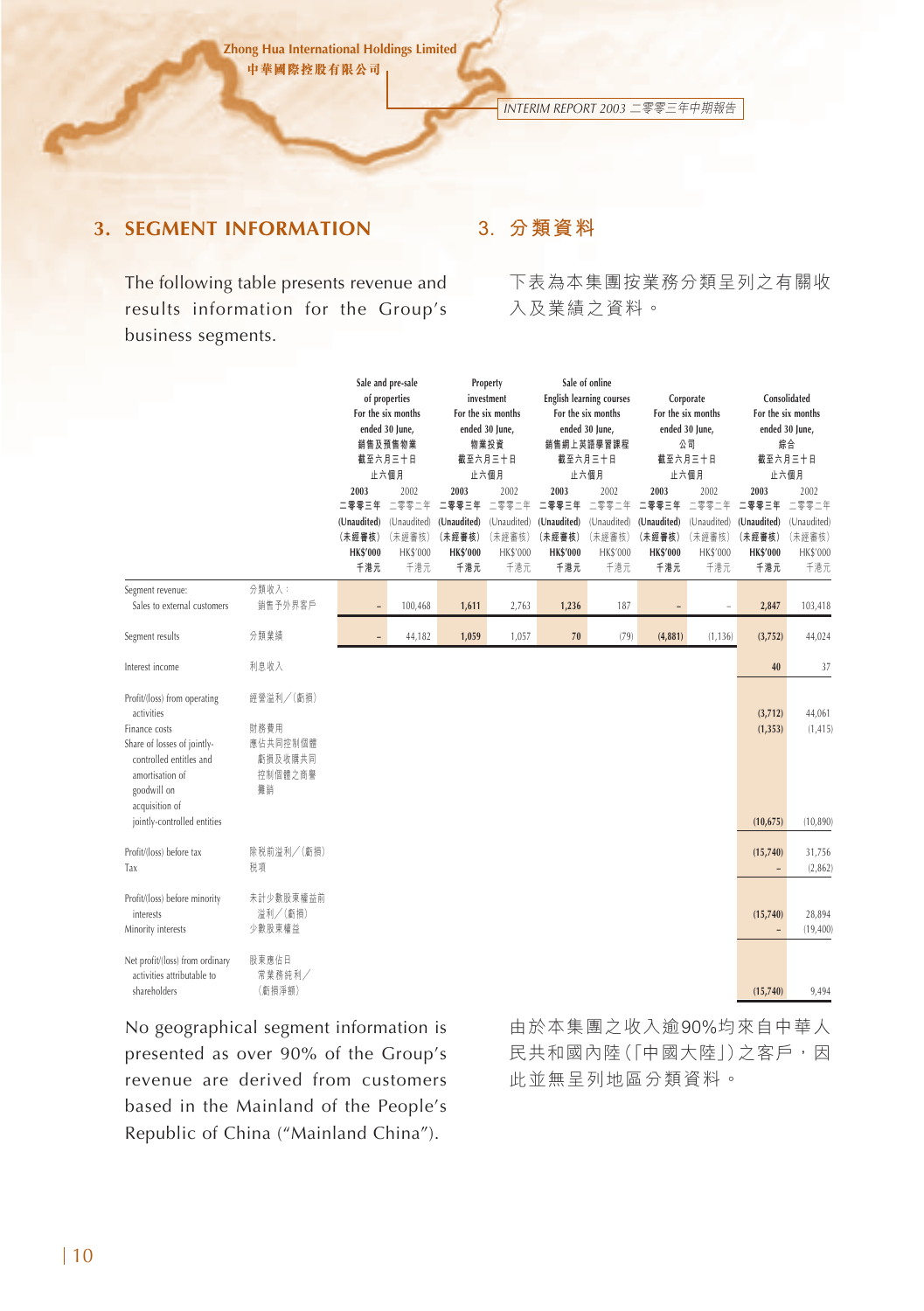*INTERIM REPORT 2003* 二零零三年中期報告

### **4. PROFIT/(LOSS) FROM OPERATING ACTIVITIES**

The Group's profit/(loss) from operating activities is arrived at after charging/ (crediting):

# **4. 經營溢利/(虧損)**

本集團之經營溢利/(虧損)乃經扣 除/(計入):

|                             |        |                 | For the six months |  |  |
|-----------------------------|--------|-----------------|--------------------|--|--|
|                             |        | ended 30 June   |                    |  |  |
|                             |        | 截至六月三十日         |                    |  |  |
|                             |        | 止六個月            |                    |  |  |
|                             |        | 2003            | 2002               |  |  |
|                             |        | 二零零三年           | 二零零二年              |  |  |
|                             |        | (Unaudited)     | (Unaudited)        |  |  |
|                             |        | (未經審核)          | (未經審核)             |  |  |
|                             |        | <b>HK\$'000</b> | HK\$'000           |  |  |
|                             |        | 千港元             | 千港元                |  |  |
| Cost of inventories sold    | 已售存貨成本 | 820             | 41,673             |  |  |
| Depreciation                | 折舊     | 222             | 684                |  |  |
| Amortisation of goodwill    | 商譽攤銷   | 10,675          | 10,675             |  |  |
| Interest income             | 利息收入   | (40)            | (37)               |  |  |
| Net rental income           | 租金收入淨額 | (1,611)         | (2,763)            |  |  |
| Profit on sale and pre-sale | 物業銷售及  |                 |                    |  |  |
| of properties               | 預售溢利   |                 | (44, 182)          |  |  |

# **5. FINANCE COSTS 5. 財務費用**

|                                                                                                                                             |                                                      |                                                                  | For the six months<br>ended 30 June<br>截至六月三十日<br>止六個月    |
|---------------------------------------------------------------------------------------------------------------------------------------------|------------------------------------------------------|------------------------------------------------------------------|-----------------------------------------------------------|
|                                                                                                                                             |                                                      | 2003<br>二零零三年<br>(Unaudited)<br>(未經審核)<br><b>HK\$'000</b><br>千港元 | 2002<br>二零零二年<br>(Unaudited)<br>(未經審核)<br>HK\$'000<br>千港元 |
| Interest expense on bank<br>loans wholly repayable<br>within five years<br>Less: Interest capitalised on<br>properties under<br>development | 須於五年內悉數<br>償還之銀行貸款<br>利息開支<br>減:撥作發展中<br>物業資本<br>之利息 | 1,353                                                            | 5,310<br>(3,895)                                          |
|                                                                                                                                             |                                                      | 1,353                                                            | 1,415                                                     |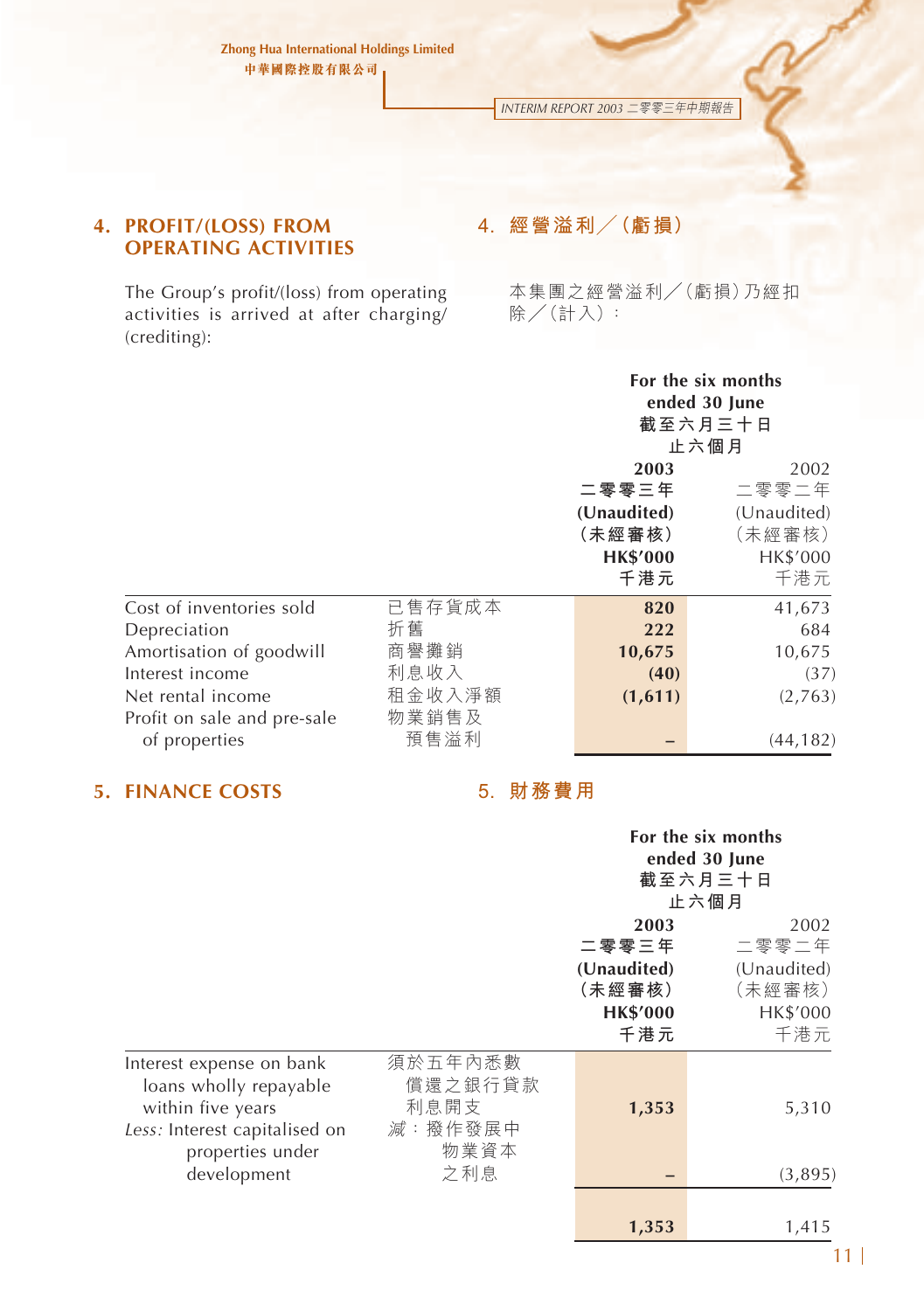*INTERIM REPORT 2003* 二零零三年中期報告

**6. TAX 6. 稅項**

|                           |       |                 | For the six months<br>ended 30 June<br>截至六月三十日<br>止六個月 |
|---------------------------|-------|-----------------|--------------------------------------------------------|
|                           |       | 2003            | 2002                                                   |
|                           |       | 二零零三年           | 二零零二年                                                  |
|                           |       | (Unaudited)     | (Unaudited)                                            |
|                           |       | (未經審核)          | (未經審核)                                                 |
|                           |       | <b>HK\$'000</b> | HK\$'000                                               |
|                           |       | 千港元             | 千港元                                                    |
| Provision for the period: | 期內撥備: |                 |                                                        |
| Hong Kong                 | 香港    |                 |                                                        |
| Elsewhere                 | 其他地區  |                 | 2,862                                                  |
|                           |       |                 |                                                        |
|                           |       |                 | 2,862                                                  |

No provision for Hong Kong profits tax has been made as the Group did not generate any taxable profits in Hong Kong during the Period (2002: Nil).

Mainland China tax has been calculated on the taxable income of subsidiaries operating in Mainland China at the applicable rates.

由於本集團於期間並無在香港產生任何 應課税溢利,故未就香港利得税作出撥 備(二零零二年:無)。

中國大陸稅項乃按於中國大陸營運之附 屬公司之應課稅收入以適用稅率計算。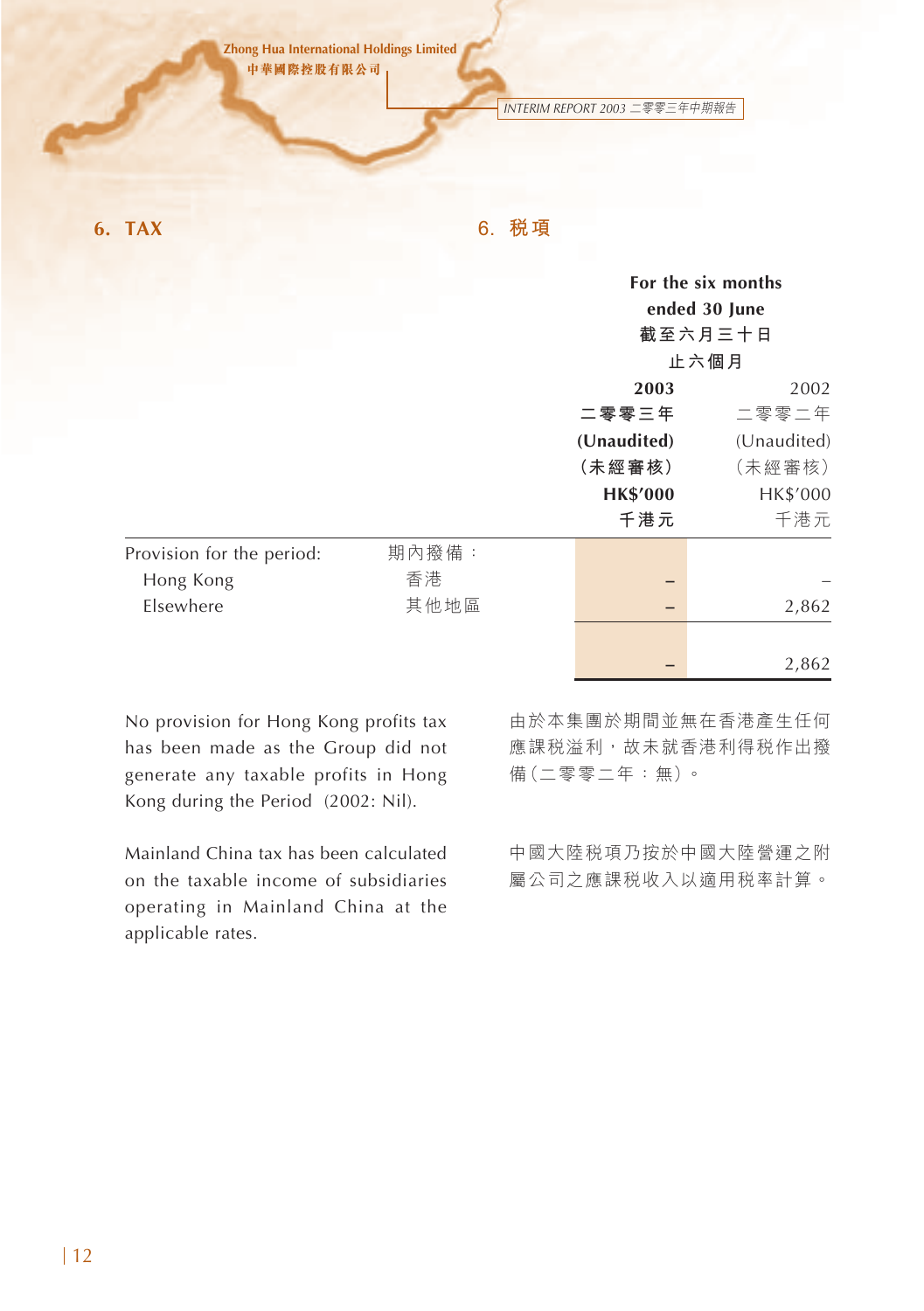*INTERIM REPORT 2003* 二零零三年中期報告

### **7. INTERIM DIVIDEND**

The Directors do not recommend the payment of an interim dividend for the six months ended 30 June 2003 (2002: Nil).

### **8. EARNINGS/(LOSS) PER SHARE**

The calculation of basic earnings/(loss) per share is based on the net loss from ordinary activities attributable to shareholders for the Period of HK\$15,740,000 (2002: net profit of HK\$9,494,000) and the weighted average of 2,980,016,725 (2002: 2,980,016,725) ordinary shares in issue during the Period.

Diluted loss per share for the Period has not been disclosed as the potential ordinary shares outstanding during the Period had an anti-dilutive effect on the basic loss per share for the Period.

The calculation of diluted earnings per share for the six months ended 30 June 2002 was based on the net profit from ordinary activities attributable to shareholders for that period of HK\$9,494,000. The weighted average number of ordinary shares used in the calculation was the 2,980,016,725 ordinary shares in issue during that period, as used in the basic earnings per share calculation, and the weighted average of 66,472,651 ordinary shares assumed to have been issued at no consideration on deemed exercise of all share options during that period.

### **7. 中期股息**

董事不建議派付截至二零零三年六 月三十日止六個月之中期股息(二零 零二年:無)。

### **8. 每股盈利/(虧損)**

每股基本盈利/(虧損)乃根據期間 股東應佔日常業務虧損淨額 15,740,000港元(二零零二年:純利 9,494,000港元)及期間已發行普通 股之加權平均數2,980,016,725股(二 零零二年:2,980,016,725股)計算。

由於期間可能發行之普通股對期間 之每股基本虧損有反攤薄影響,故 並無呈列期間之每股攤薄虧損。

截至二零零二年六月三十日止六個 月之每股攤薄盈利乃根據股東應佔 該期間之日常業務純利9,494,000港 元而計算。計算上述每股攤薄盈利 時所使用之普通股加權平均數為期 內已發行普通股數目2,980,016,725 股(與計算每股基本盈利所使用者相 同),加上假設於期內視為行使所有 購股權而無償發行普通股之加權平 均數66,472,651股。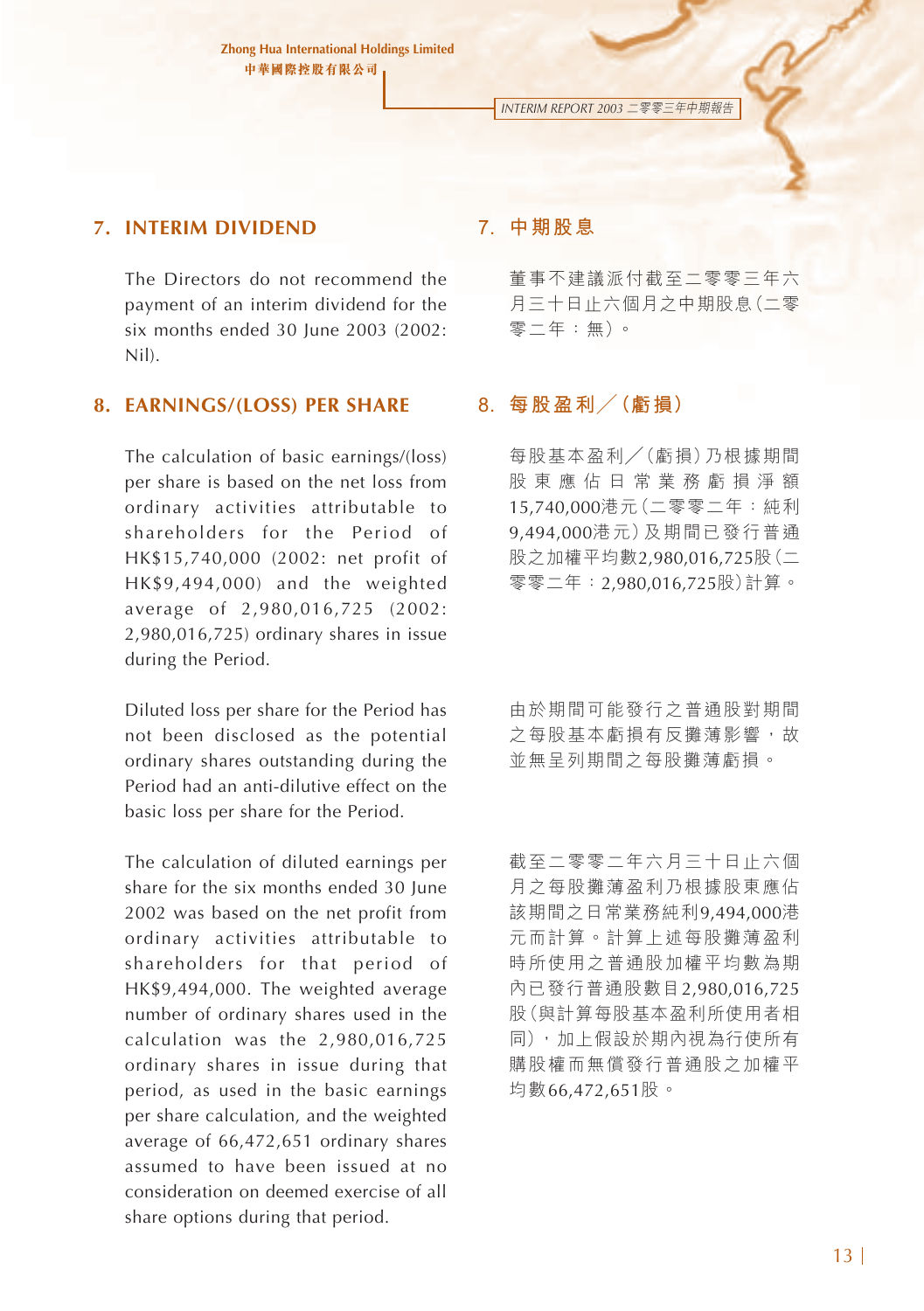*INTERIM REPORT 2003* 二零零三年中期報告

# **9. TRADE RECEIVABLES**

The aged analysis of the Group's trade receivables at the balance sheet date is as follows:

# **9. 貿易應收款項**

本集團貿易應收款項於結算日之賬 齡分析如下:

|                                  | 30 June 2003                   |     | 31 December 2002                                                          |                                                    |  |
|----------------------------------|--------------------------------|-----|---------------------------------------------------------------------------|----------------------------------------------------|--|
|                                  |                                |     |                                                                           |                                                    |  |
|                                  |                                |     | 十二月三十一日                                                                   |                                                    |  |
|                                  |                                |     |                                                                           |                                                    |  |
|                                  |                                |     |                                                                           |                                                    |  |
|                                  |                                |     |                                                                           |                                                    |  |
|                                  | 千港元                            | 百分比 | 千港元                                                                       | 百分比                                                |  |
| 6個月內                             | 641                            | 3   | 4,132                                                                     | 21                                                 |  |
| More than 6 months but 超過6個月但不超過 |                                |     |                                                                           |                                                    |  |
| 1年內                              | 3,985                          | 20  | 9                                                                         |                                                    |  |
| 超過1年但不超過                         |                                |     |                                                                           |                                                    |  |
| 2年內                              |                                |     |                                                                           |                                                    |  |
| 超過2年但不超過                         |                                |     |                                                                           |                                                    |  |
| 3年内                              |                                |     |                                                                           |                                                    |  |
| 超過3年                             |                                |     |                                                                           |                                                    |  |
|                                  |                                |     |                                                                           |                                                    |  |
| 仍未到期                             | 15,889                         | 77  | 15,889                                                                    | 79                                                 |  |
|                                  |                                |     |                                                                           |                                                    |  |
|                                  | 20,515                         | 100 | 20,030                                                                    | 100                                                |  |
|                                  |                                |     |                                                                           |                                                    |  |
|                                  |                                |     |                                                                           |                                                    |  |
|                                  |                                |     | (8, 113)                                                                  |                                                    |  |
|                                  |                                |     |                                                                           |                                                    |  |
|                                  | 11,917                         |     | 11,917                                                                    |                                                    |  |
|                                  | 於結算日<br>列為流動資產<br>之部份<br>非流動資產 |     | 二零零三年<br>六月三十日<br>(Unaudited)<br>(未經審核)<br>HK\$'000 Percentage<br>(8,598) | 二零零二年<br>(Audited)<br>(經審核)<br>HK\$'000 Percentage |  |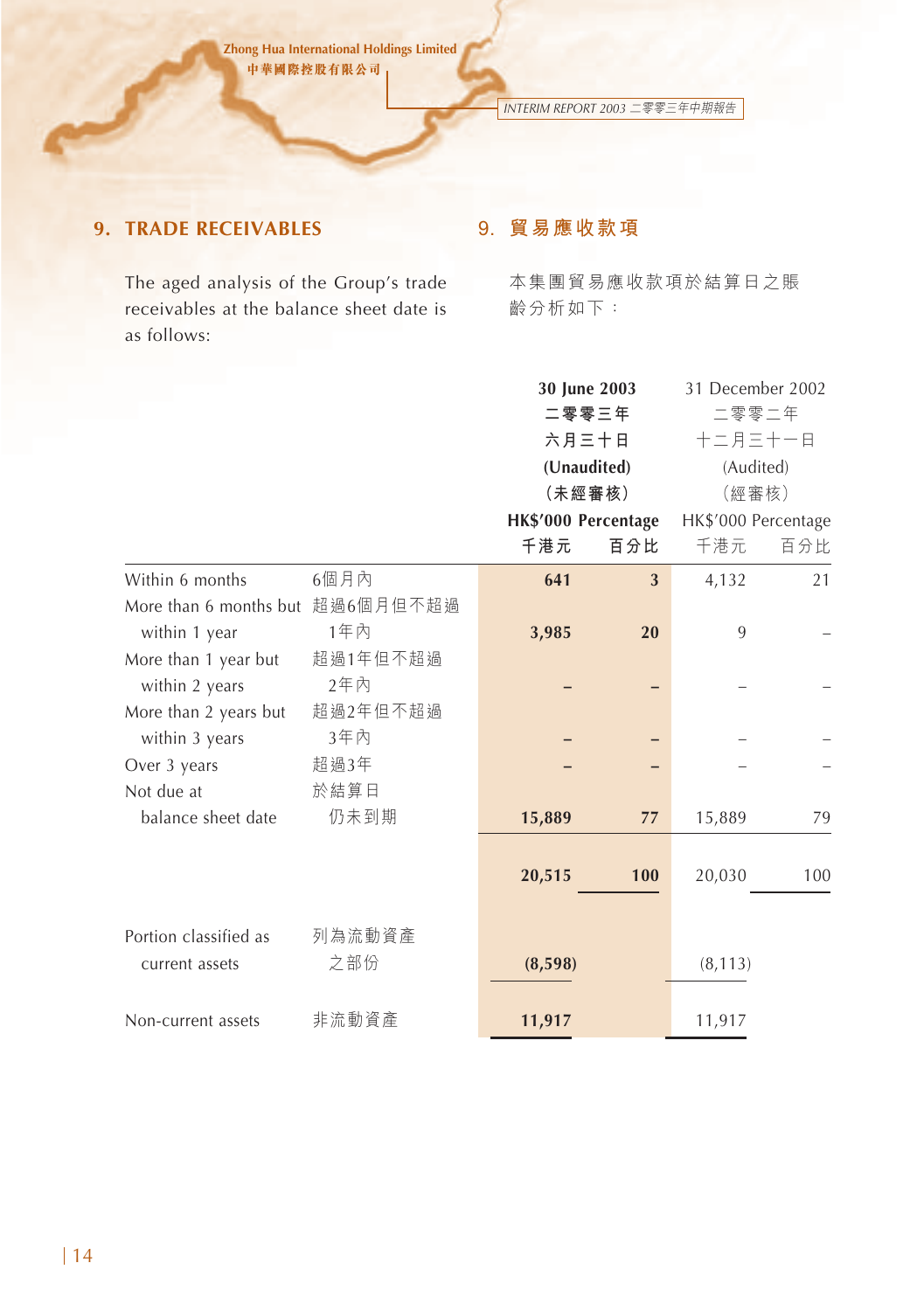*INTERIM REPORT 2003* 二零零三年中期報告

#### **9. TRADE RECEIVABLES** *(Con't)*

The Group generally grants a credit term of four to six months to the customers.

The Group's trade receivables are aged based on the due date of instalments as stipulated in the sales contracts.

The legal titles of the properties sold are retained by the Group until the contracted amounts and related expenses of the property have been fully settled.

### **10.TRADE PAYABLES**

The aged analysis of the Group's trade payables at the balance sheet date is as follows:

### **9. 貿易應收款項(續)**

本集團一般授予買家4至6個月信貸期。

本集團貿易應收款項之賬齡根據銷售協 議所列分期付款到期日計算。

已出售物業之法定業權仍歸本集團所 有,直至收購價及有關物業之開支已全 數償還為止。

### **10.貿易應付款項**

本集團之貿易應付款項之賬齡分析如 下:

|                                         |                  |        | 30 June 2003<br>二零零三年<br>六月三十日<br>(Unaudited)<br>(未經審核)<br>HK\$'000 Percentage |        | 31 December 2002<br>二零零二年<br>十二月三十一日<br>(Audited)<br>(經審核)<br>HK\$'000 Percentage |
|-----------------------------------------|------------------|--------|--------------------------------------------------------------------------------|--------|-----------------------------------------------------------------------------------|
|                                         |                  | 千港元    | 百分比                                                                            | 千港元    | 百分比                                                                               |
| Within 6 months                         | 6個月內             | 215    | 1                                                                              | 664    | $\overline{2}$                                                                    |
| More than 6 months but<br>within 1 year | 超過6個月但不超過<br>1年內 | 556    | $\overline{2}$                                                                 | 83     |                                                                                   |
| More than 1 year but<br>within 2 years  | 超過1年但不超過<br>2年内  | 83     |                                                                                | 8,670  | 23                                                                                |
| More than 2 years but<br>within 3 years | 超過2年但不超過<br>3年內  | 8,670  | 23                                                                             | 21     |                                                                                   |
| Over 3 years                            | 超過3年             | 27,323 | 74                                                                             | 28,226 | 75                                                                                |
|                                         |                  | 36,847 | 100                                                                            | 37,664 | 100                                                                               |

The Group's trade payables are aged based on the date of the goods received or services rendered.

本集團貿易應付款項之賬齡分析根據收 取貨物或服務提供日起計算。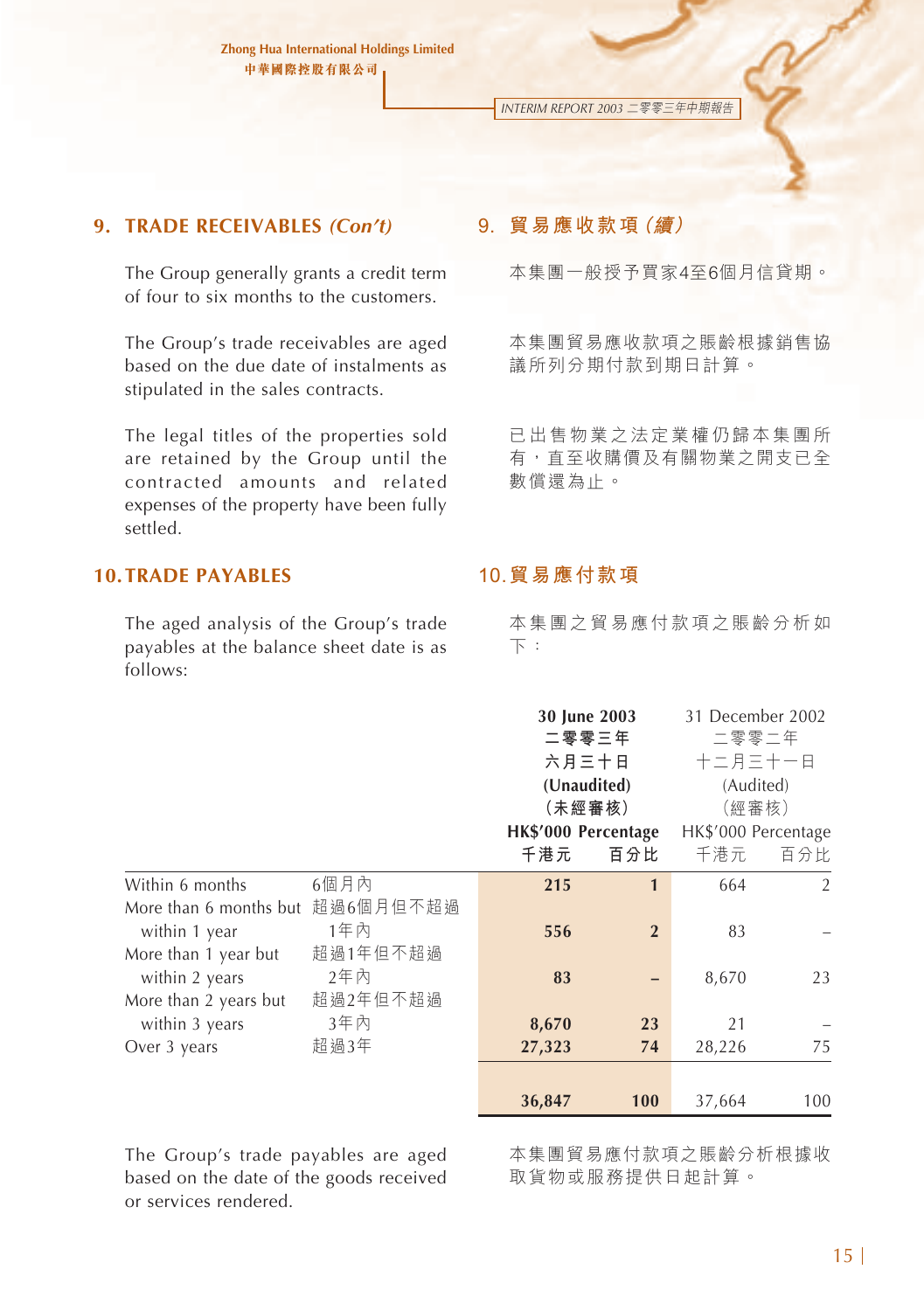*INTERIM REPORT 2003* 二零零三年中期報告

# **11.CONTINGENT LIABILITIES**

# **11.或然負債**

At the balance sheet date, the Group's contingent liabilities not provided for in the financial statements were as follows:

於結算日,本集團並未於財務報表作出 撥備之或然負債如下:

|                        |         | 30 June         | 31 December   |
|------------------------|---------|-----------------|---------------|
|                        |         | 2003            | 2002          |
|                        |         | 二零零三年           | 二零零二年         |
|                        |         |                 | 六月三十日 十二月三十一日 |
|                        |         | (Unaudited)     | (Audited)     |
|                        |         | (未經審核)          | (經審核)         |
|                        |         | <b>HK\$'000</b> | HK\$'000      |
|                        |         | 千港元             | 千港元           |
| Guarantees given for   | 就銀行向本集團 |                 |               |
| mortgage loans granted | 物業若干買家  |                 |               |
| by banks to certain    | 批出之按揭   |                 |               |
| purchasers of the      | 貸款所作之   |                 |               |
| Group's properties     | 擔保      | 22,006          | 22,006        |

# **12.PLEDGE OF ASSETS**

The Group's bank loans were supported by certain of the Group's investment properties and a corporate guarantee executed by the Company.

### **12.資產抵押**

本集團銀行貸款乃以本集團若干投資物 業及由本公司簽立之公司擔保作為支 持。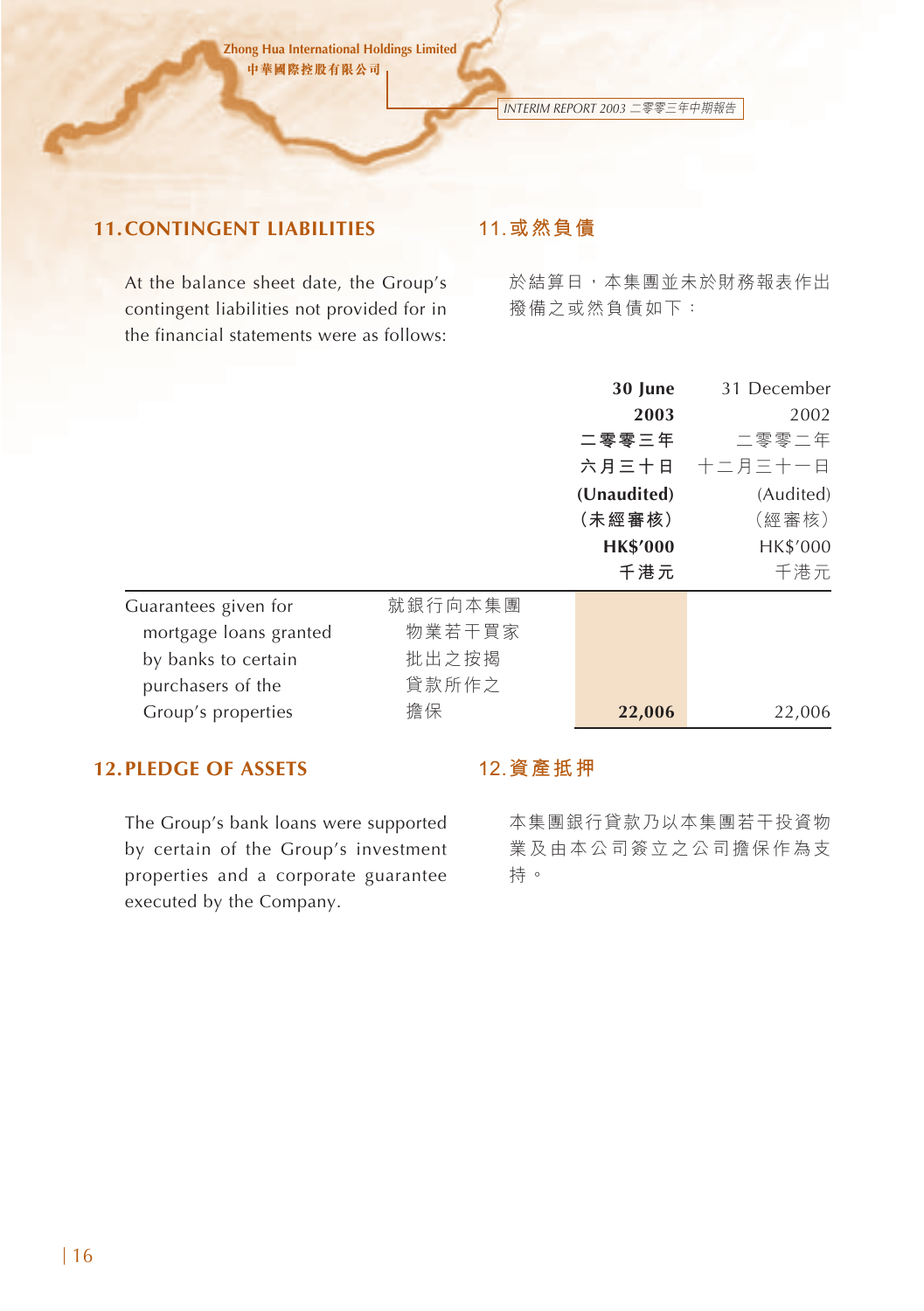*INTERIM REPORT 2003* 二零零三年中期報告

# **13.COMMITMENTS**

**13.承擔**

**(a) Capital commitments**

**(a) 資本承擔**

|                        |         |                 | Group         |
|------------------------|---------|-----------------|---------------|
|                        |         |                 | 本集團           |
|                        |         | 30 June         | 31 December   |
|                        |         | 2003            | 2002          |
|                        |         | 二零零三年           | 二零零二年         |
|                        |         |                 | 六月三十日 十二月三十一日 |
|                        |         | (Unaudited)     | (Audited)     |
|                        |         | (未經審核)          | (經審核)         |
|                        |         | <b>HK\$'000</b> | HK\$'000      |
|                        |         | 千港元             | 千港元           |
| Capital commitments    | 有關物業發展  |                 |               |
| in respect of property | 項目之資本   |                 |               |
| development projects:  | 承擔:     |                 |               |
| Contracted, but not    | 已訂約但未   |                 |               |
| provided for           | 撥備      | 35,902          | 35,902        |
|                        |         |                 |               |
| Capital commitment     | 向一間附屬   |                 |               |
| in respect of capital  | 公司注資之   |                 |               |
| contribution to a      | 資本承擔:   |                 |               |
| subsidiary:            |         |                 |               |
| Contracted, but not    | 已訂約但未撥備 |                 |               |
| provided for           |         | 1,500           | 1,500         |
|                        |         |                 |               |
|                        |         | 37,402          | 37,402        |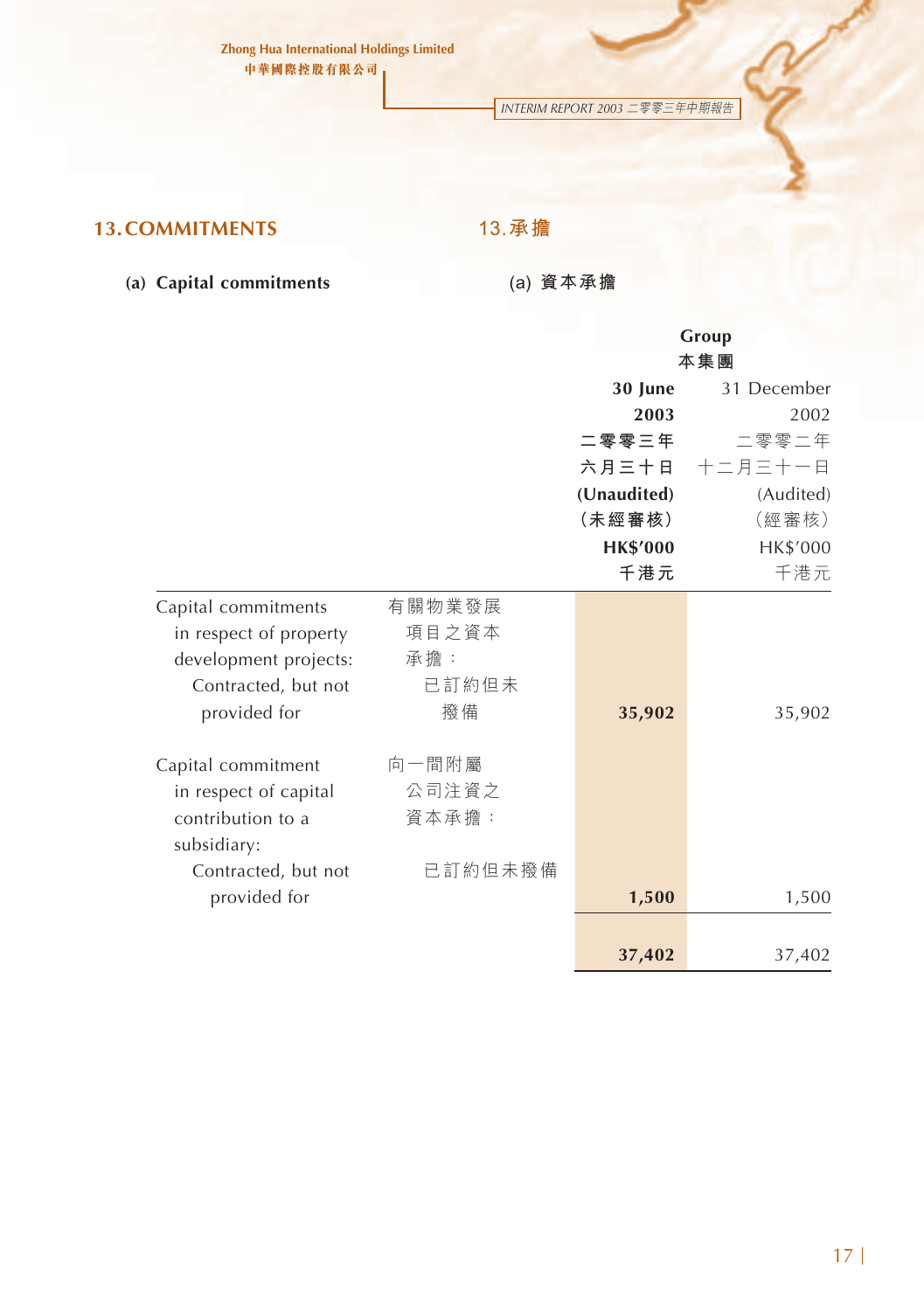*INTERIM REPORT 2003* 二零零三年中期報告

### **13.COMMITMENTS** *(Con't)*

# **13.承擔(續)**

- **(b) Commitments under operating leases**
	- *(i) As lessor*

The Group leases certain of its investment properties under operating lease arrangements with leases negotiated for a term of two years.

At 30 June 2003, the Group had total future minimum lease receivables under noncancellable operating leases with its tenants falling due as follows:

- **(b)經營租約承擔**
	- (i) 作為出租人

本集團根據經營租賃安排出租其 若干投資物業,經磋商之租約年 期為兩年。

於二零零三年六月三十日,本集 團根據不可撤銷之經營租約與其 租客訂立之未來最低租約應收款 項及到期日如下:

# **Group**

|                         | 本集團             |               |  |
|-------------------------|-----------------|---------------|--|
|                         | 30 June         | 31 December   |  |
|                         | 2003            | 2002          |  |
|                         | 二零零三年           | 二零零二年         |  |
|                         |                 | 六月三十日 十二月三十一日 |  |
|                         | (Unaudited)     | (Audited)     |  |
|                         | (未經審核)          | (經審核)         |  |
|                         | <b>HK\$'000</b> | HK\$'000      |  |
|                         | 千港元             | 千港元           |  |
| 於一年內<br>Within one year | 622             | 2,261         |  |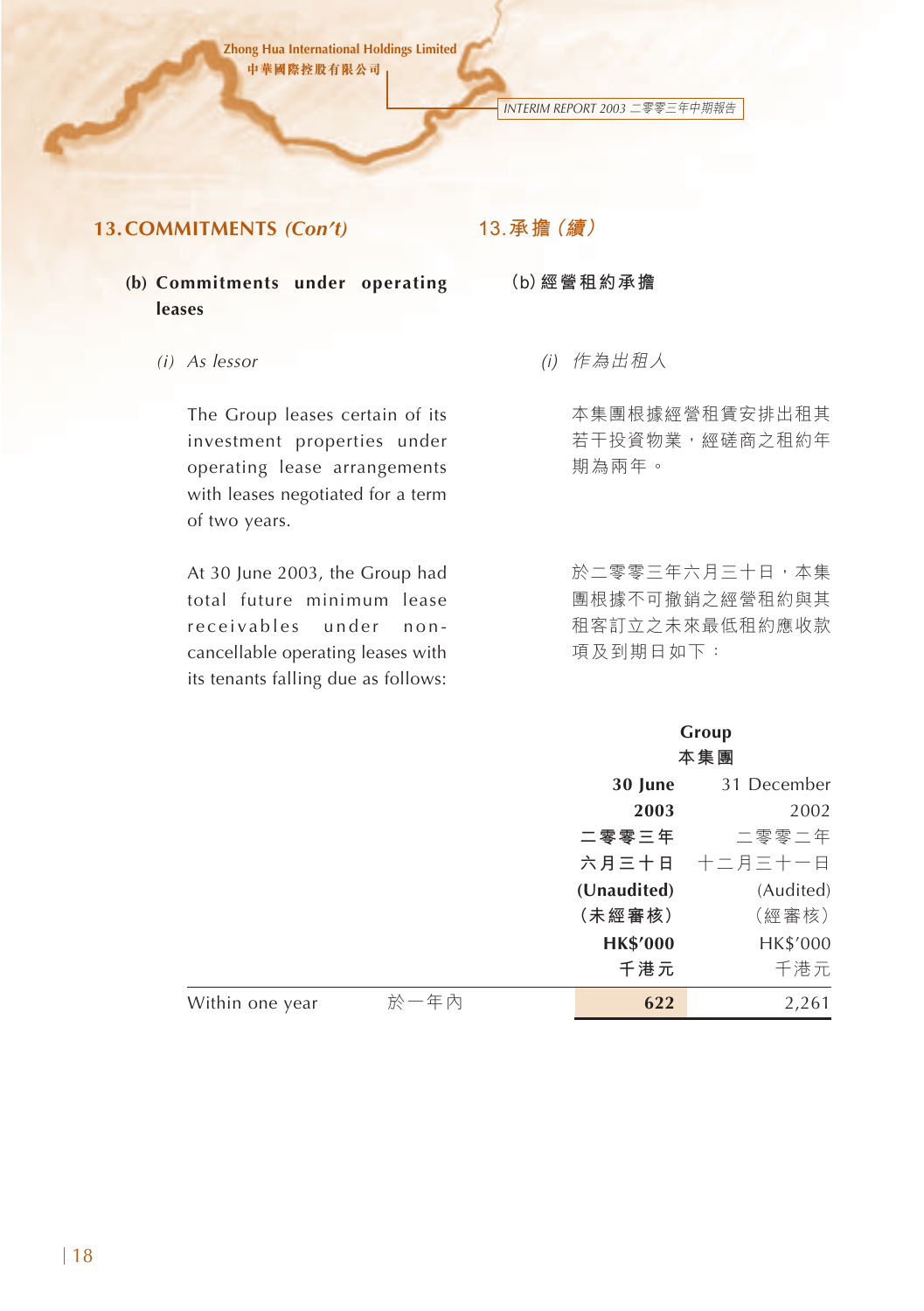*INTERIM REPORT 2003* 二零零三年中期報告

### **13.COMMITMENTS** *(Con't)*

### **(b) Commitments under operating leases** *(Cond't)*

*(ii) As lessee*

The Group leases its office properties in Hong Kong under operating lease arrangements with leases negotiated for a term of two years.

At 30 June 2003, the Group had total future minimum lease payments under non-cancellable operating leases falling due as follows:

### **13.承擔(續)**

**(b)經營租約承擔(續)**

(ii) 作為承租人

本集團根據經營租約安排租用其 若干香港辦公室物業,所議定之 租期為兩年。

於二零零三年六月三十日,本集 團根據不可撤銷之經營租約與其 租客訂立未來最低應付租金款項 及到期日如下:

### **Group 本集團**

|                                            |                     | 30 June         | 31 December   |
|--------------------------------------------|---------------------|-----------------|---------------|
|                                            |                     | 2003            | 2002          |
|                                            |                     | 二零零三年           | 二零零二年         |
|                                            |                     |                 | 六月三十日 十二月三十一日 |
|                                            |                     | (Unaudited)     | (Audited)     |
|                                            |                     | (未經審核)          | (經審核)         |
|                                            |                     | <b>HK\$'000</b> | HK\$'000      |
|                                            |                     | 千港元             | 千港元           |
| Within one year                            | 於一年內                | 713             | 973           |
| In the second to fifth<br>years, Inclusive | 於第二至第五年<br>(包括首尾兩年) | 594             |               |
|                                            |                     | 1,307           | 973           |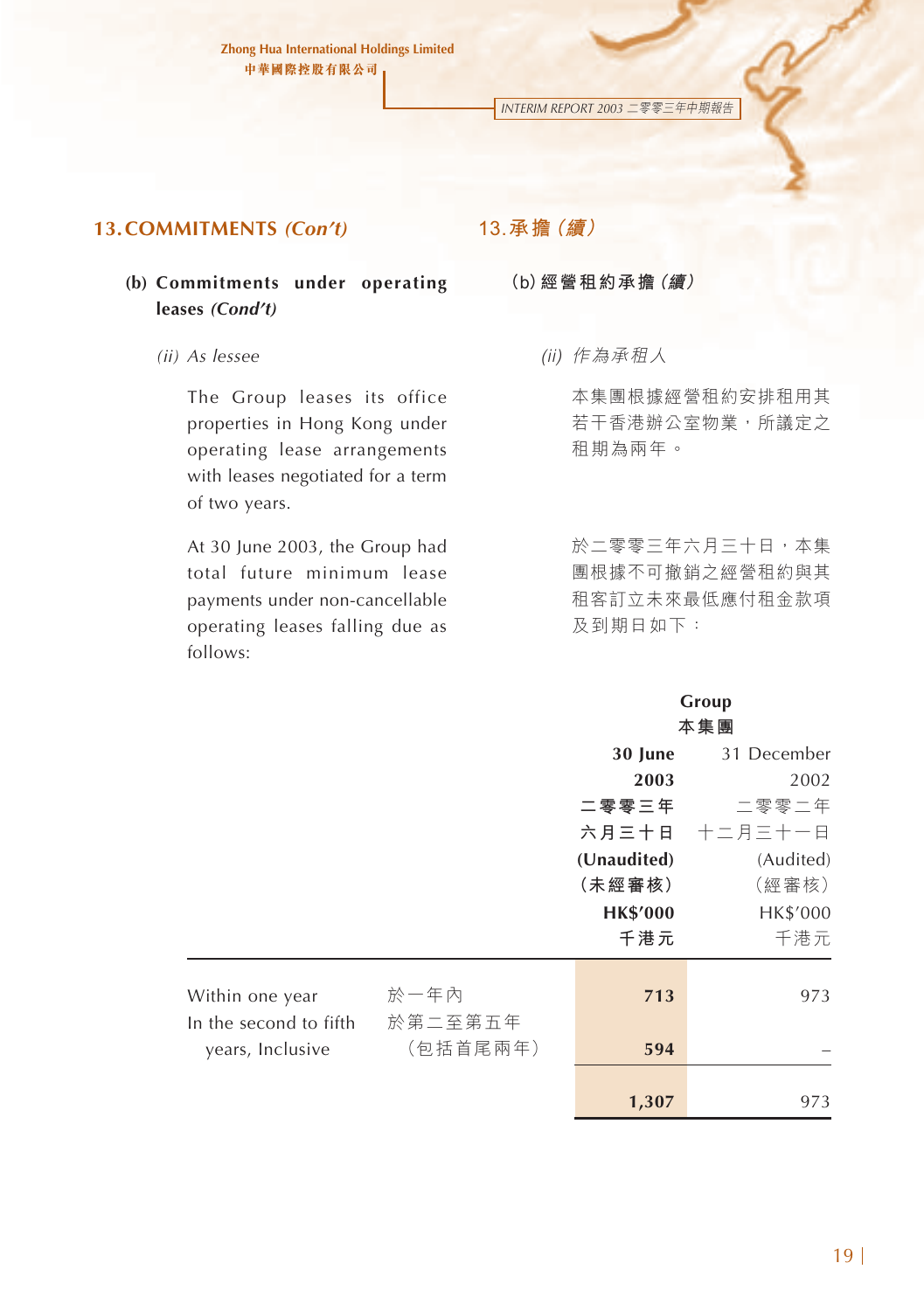### **14.CONNECTED AND RELATED PARTY TRANSACTION**

On 31 December 2002, Ho Tsam Hung, a director of the Company, entered into an agreement with the Company to indemnify the Company from any losses arising from certain other receivables totalling approximately HK\$17,164,000. The amount of HK\$14,713,000 of the said other receivables has been included in the consolidated balance sheet as at 30 June 2003. The indemnity covers the period from 1 January 2003 to 31 December 2003.

### **14.關連及關連人士交易**

*INTERIM REPORT 2003* 二零零三年中期報告

於二零零二年十二月三十一日,本公司 董事何湛雄先生與本公司訂立協議,就 若干其他應收款項所產生之虧損向本公 司作出合共約17,164,000港元之賠償保 證。上述其他應收款項金額14,713,000 港元已載入二零零三年六月三十日之綜 合資產負債表內。保證期由二零零三年 一月一日起至二零零三年十二月三十一 日止。

### **15.COMPARATIVE AMOUNTS**

As explained in note 1 to this interim financial statements, due to the adoption of the revised SSAP 12 during the Period, the accounting treatment and presentation of certain items and balances in the financial statements have been revised to comply with the new requirement. Accordingly, certain comparative amounts have been reclassified to conform with the Period's presentation.

### **15.比較數字**

如中期財務報表附註1所闡述,由於期 間採用會計實務準則第12號(經修訂), 財務報表之會計處理及若干項目及結餘 呈報已作修訂以符合新規定。因此,若 干比較數字已重新歸類以符合期間之呈 報方式。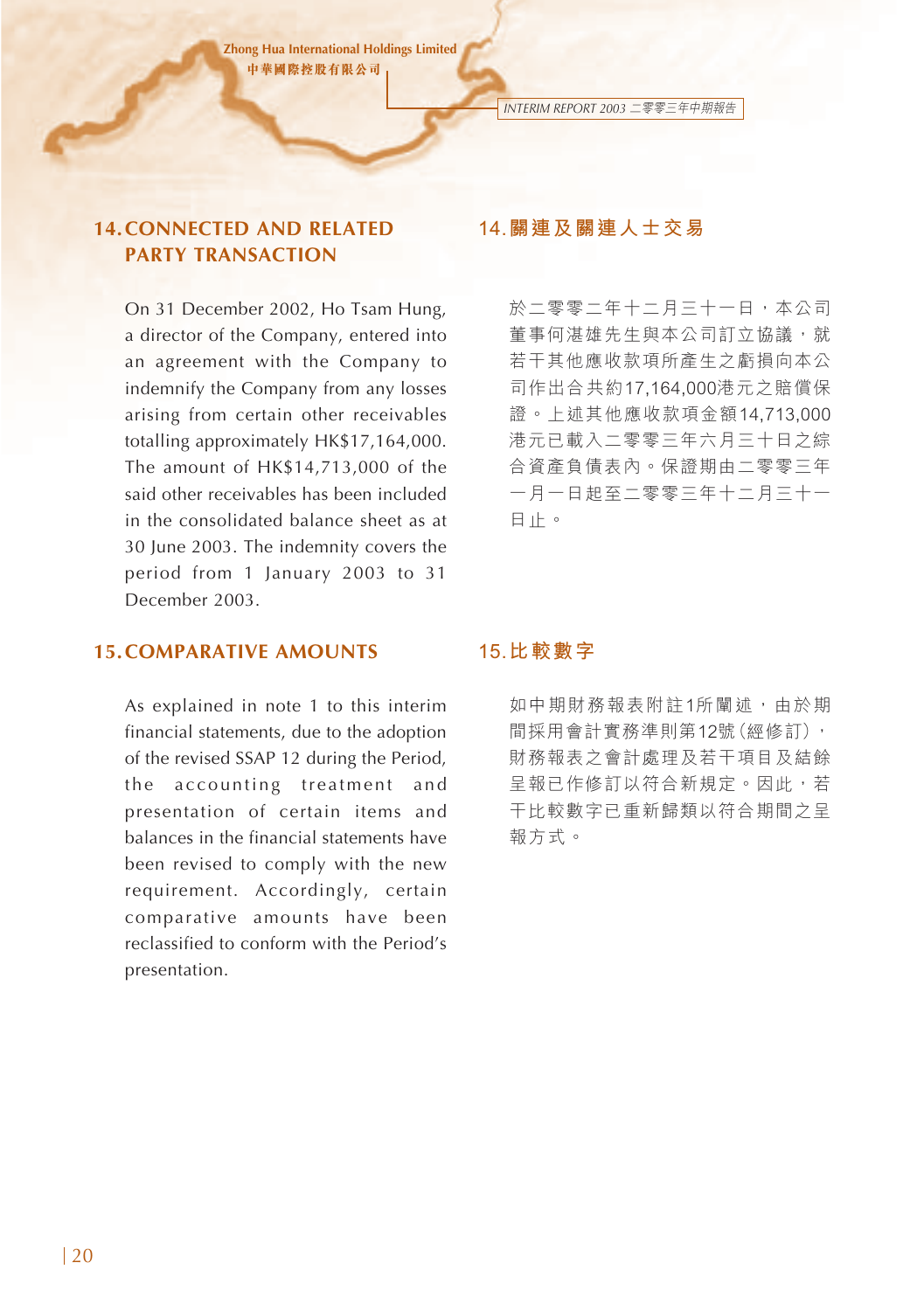*INTERIM REPORT 2003* 二零零三年中期報告

### **REVIEW OF RESULTS**

The Directors are pleased to report that the Group recorded a turnover of HK\$2,847,000 (2002: HK\$103,418,000) for the Period, representing a decrease of 97% compared with the corresponding period in 2002. Net loss from ordinary activities attributable to shareholders is HK\$15,740,000 (2002: net profit of HK\$9,494,000).

### **BUSINESS REVIEW**

The Group's turnover for the Period mainly comprises the rental income generated from the commercial podiums located in Chongqing, the People's Republic of China (the "PRC") and the sale of online English learning courses to individual and corporate customers in the PRC.

The decline in turnover was mainly attributable to the disposal of the Group's businesses in property development and investment in Haizhu Peninsula Garden in Guangzhou in the year ended 31 December 2002. Subsequent to the disposal, the Group has been mainly engaged in property investment in the PRC and sale of online English learning courses during the Period.

#### **Property investment**

During the Period, the commercial units in Gang Yu Square in Chongqing, the PRC, were leased out and the occupancy rate was highly satisfactory. It is expected that the rental income will increase and continue to generate a steady stream of income to the Group.

### **業績回顧**

董事會欣然宣佈,本集團於期間錄得營業額 2,847,000港元(二零零二年:103,418,000 港元),與二零零二年同期比較下降97%。 股東應佔日常業務虧損淨額為15,740,000港 元(二零零二年:純利9,494,000港元)。

#### **業務回顧**

本集團於期間之營業額主要包括位於中華人 民共和國(「中國」)重慶之商場所帶來之租金 收入,以及向中國個別及公司客戶銷售網上 英語學習課程之收入。

營業額下降主要由於截至二零零二年十二月 三十一日止年度出售本集團於廣州海珠半島 花園之房地產發展及投資業務所致。於出售 事項後,本集團於期間主要於中國從事房地 產投資及銷售網上英語學習課程。

### **房地產投資**

於期間內,中國重慶港渝廣場之商業單位已 租出,出租率非常理想。租金收入預期將會 增加,並會持續為本集團帶來穩定之收入來 源。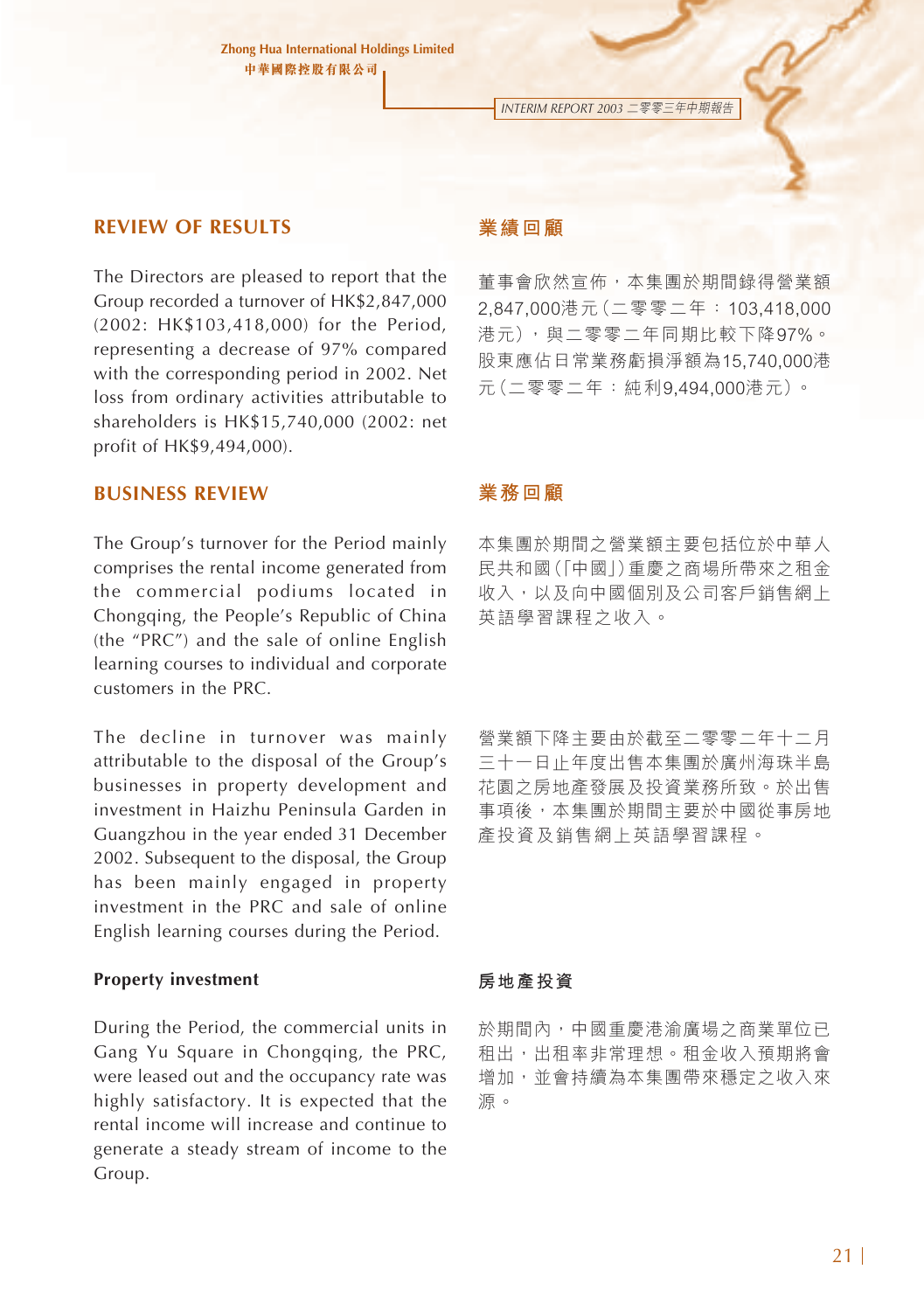*INTERIM REPORT 2003* 二零零三年中期報告

#### **BUSINESS REVIEW** *(Con't)*

#### **Provision of online English learning services**

The Group is engaged in the sale of online English learning courses, developed by GlobalEnglish Corporation in the United States of America, to individual and corporate customers in the region of the PRC including Hong Kong and Macau.

During the Period, the Group had successfully entered into contracts with several large-scale corporate customers and sub-distributors in the PRC. The Group had also started to develop the market of schools and colleges in Hong Kong and it is anticipated that the sale of online English learning courses will continue to increase and generate encouraging revenue for the Group in the future.

# **Provision of exclusive technology consultancy services**

The Group had started to be engaged in the provision of exclusive technology consultancy services for the operation of the phone banking payment services in Guangdong Province excluding Shenzhen in 2001. The Group has continually negotiated the service contracts with companies in Guangdong Province to serve as their phone banking service providers in order to enhance the popularity and coverage of services in the coming period.

### **業務回顧(續)**

#### **提供網上英語學習課程**

本集團現時向包括香港及澳門等中國地區之 個人及公司客戶銷售由美國GlobalEnglish Corporation所開發之網上英語學習課程。

於期間內,本集團已成功與若干中國大型公 司客戶及分銷商簽署合約。本集團亦開始開 發香港學校及學院之市場,並預期網上英語 學習課程之銷量將會不斷上升,可於日後為 本集團帶來滿意之收益。

#### **提供獨家技術諮詢服務**

於二零零一年,本集團已開始為深圳以外之 廣東省電話銀行付款結賬服務提供獨家技術 諮詢服務。本集團亦不斷與廣東省之公司磋 商訂立服務合約事宜,以作為該等公司之電 話銀行服務供應商,務求提高知名度及於來 年擴大服務範圍。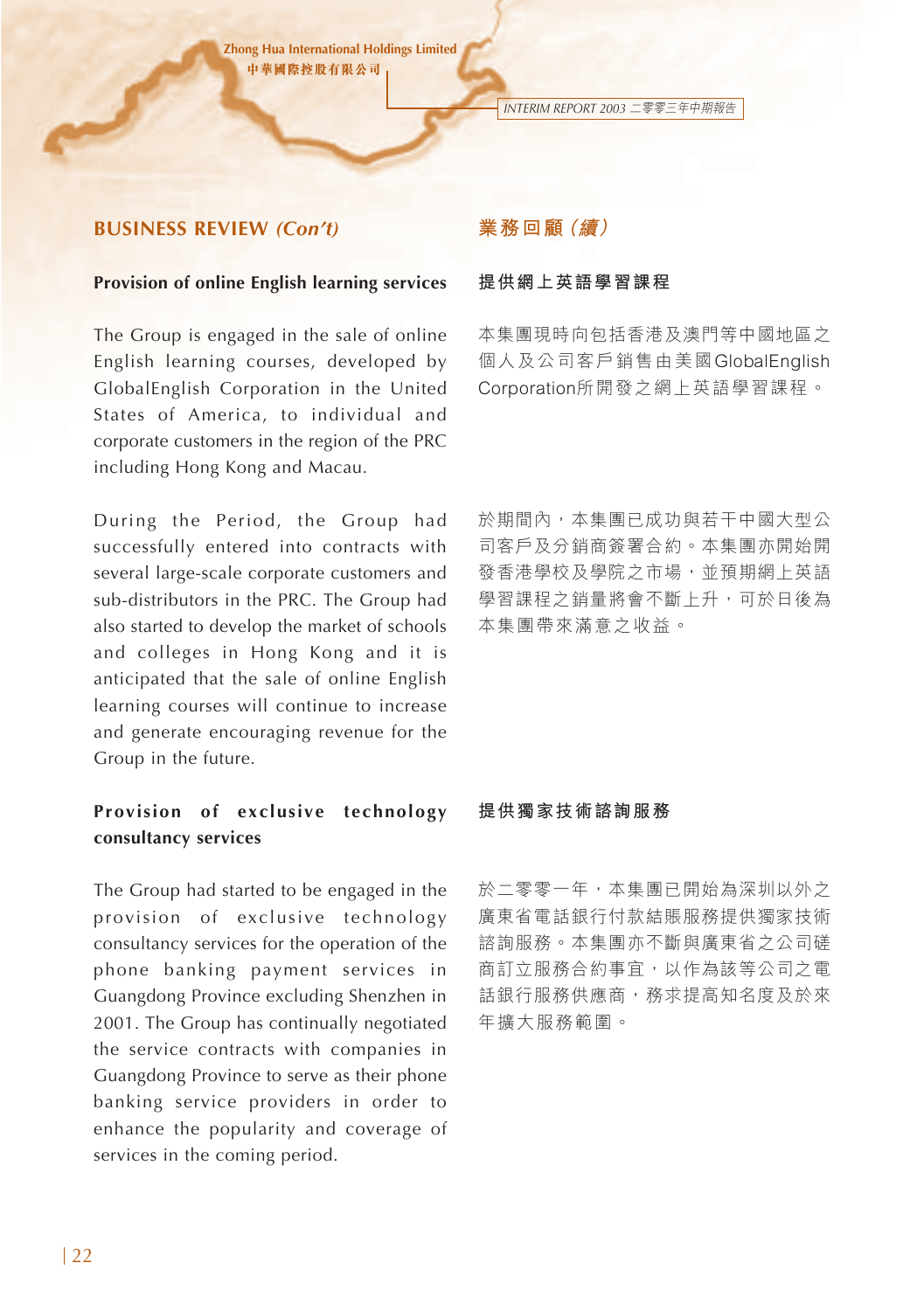*INTERIM REPORT 2003* 二零零三年中期報告

#### **FINANCIAL REVIEW**

#### **Liquidity and Financial Resources**

The Group generally financed its businesses with internally generated cash flows and banking facilities. Cash and bank balances for the Group as at 30 June 2003 amounted to HK\$38,936,000 (31 December 2002: HK\$40,857,000) and pledged deposits of HK\$2,048,000 (31 December 2002: HK\$2,200,000) while interest-bearing bank loans for the Group amounted to HK\$46,111,000 (31 December 2002: HK\$51,126,000) of which 24%, 14%, 33% and 29% respectively are repayable within one year or on demand, in the second year, in the third to fifth years, inclusive, and beyond five years. No bank loans (31 December 2002: Nil) is charged at fixed interest rates as at 30 June 2003.

#### **Liquidity and Financial Resources**

The Group's gearing ratio as at 30 June 2003 was 0.17 (31 December 2002: 0.18 (restated)), calculated based on the Group's total liabilities, excluding deferred income, of HK\$130,476,000 (31 December 2002: HK\$134,026,000 (restated)) over total assets of HK\$746,305,000 (31 December 2002: HK\$765,595,000 (restated)).

#### **財務回顧**

#### **流動資金及財務資源**

本集團一般以內部產生之流動現金及銀行信 貸作為其運作所需資金。於二零零三年六月 三十日,本集團之現金及銀行結存達 38,936,000港元(二零零二年十二月三十一 日: 40,857,000港元), 及已抵押存款 2,048,000港元(二零零二年十二月三十一 日:2,200,000港元),而計息之銀行貸款為 46,111,000港元(二零零二年十二月三十一 日: 51,126,000港元), 其中24%、14%、 33%及29%分別於一年內或按要求、第二 年、第三至五年(包括首尾兩年)內及五年後 償還。於二零零三年六月三十日並無銀行貸 款按固定息率計息(二零零二年十二月三十 一日:無)。

#### **流動資金及財務資源**

本集團於二零零三年六月三十日之資本負債 比率為0.17(二零零二年十二月三十一日: 0.18(重列)),乃按本集團債務總額(不包括 遞延收入)130,476,000港元(二零零二年十 二月三十一日:134,026,000港元(重列))除 以資產總值746,305,000港元(二零零二年十 二月三十一日:765,595,000港元(重列))計 算。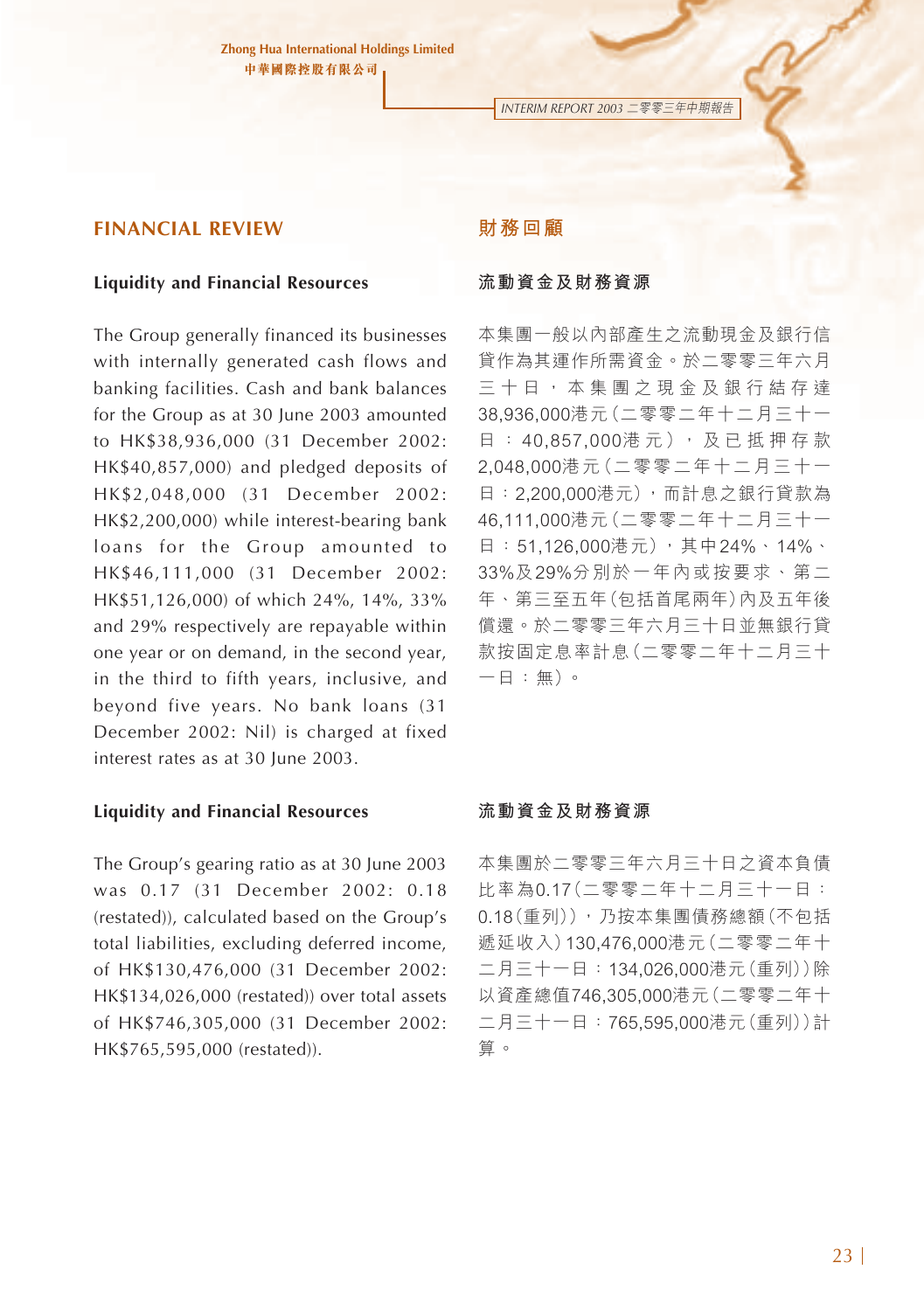*INTERIM REPORT 2003* 二零零三年中期報告

### **FINANCIAL REVIEW** *(Con't)*

#### **Currency Structure**

The Group had limited exposure to foreign exchange rate fluctuations as most of its transactions, including borrowings, were mainly conducted in Hong Kong dollars or Renminbi and the exchange rates of these currencies were relatively stable throughout the Period.

#### **Pledge of Assets**

The Group had utilized bank loan facilities amounting to approximately HK\$46,111,000 (31 December 2002: HK\$51,126,000) as at 30 June 2003. The bank loans were supported by certain of the Group's investment properties and a corporate guarantee executed by the Company.

#### **Contingent Liabilities**

As at 30 June 2003, guarantees given for mortgage loans granted by banks to certain purchasers of the Group's properties amounted to HK\$22,006,000 (31 December 2002: HK\$22,006,000).

### **Material Acquisitions and Disposals of Subsidiaries and Associated Companies**

During the Period, the Group has no material acquisitions and disposals of subsidiaries and associated companies.

### **財務回顧(續)**

#### **貨幣結構**

由於本集團絕大部份交易(包括借款)主要以 港元及人民幣進行,而該等貨幣匯率在本期 間內相對穩定,故本集團於期間內所面對之 外幣匯率波動不大。

#### **資產抵押**

於二零零三年六月三十日,本集團經已使用 約46,111,000港元之銀行信貸額(二零零二 年十二月三十一日:51,126,000港元)。銀 行貸款以本集團若干投資物業及由本公司簽 立之公司擔保作為支持。

### **或然負債**

於二零零三年六月三十日,就銀行向本集團 物業若干買家批出之按揭貸款而作出之擔保 達22,006,000港元(二零零二年十二月三十 一日:22,006,000港元)。

#### **重大附屬公司及聯營公司收購及出售**

於期間內,本集團並無重大附屬公司及聯營 公司收購及出售。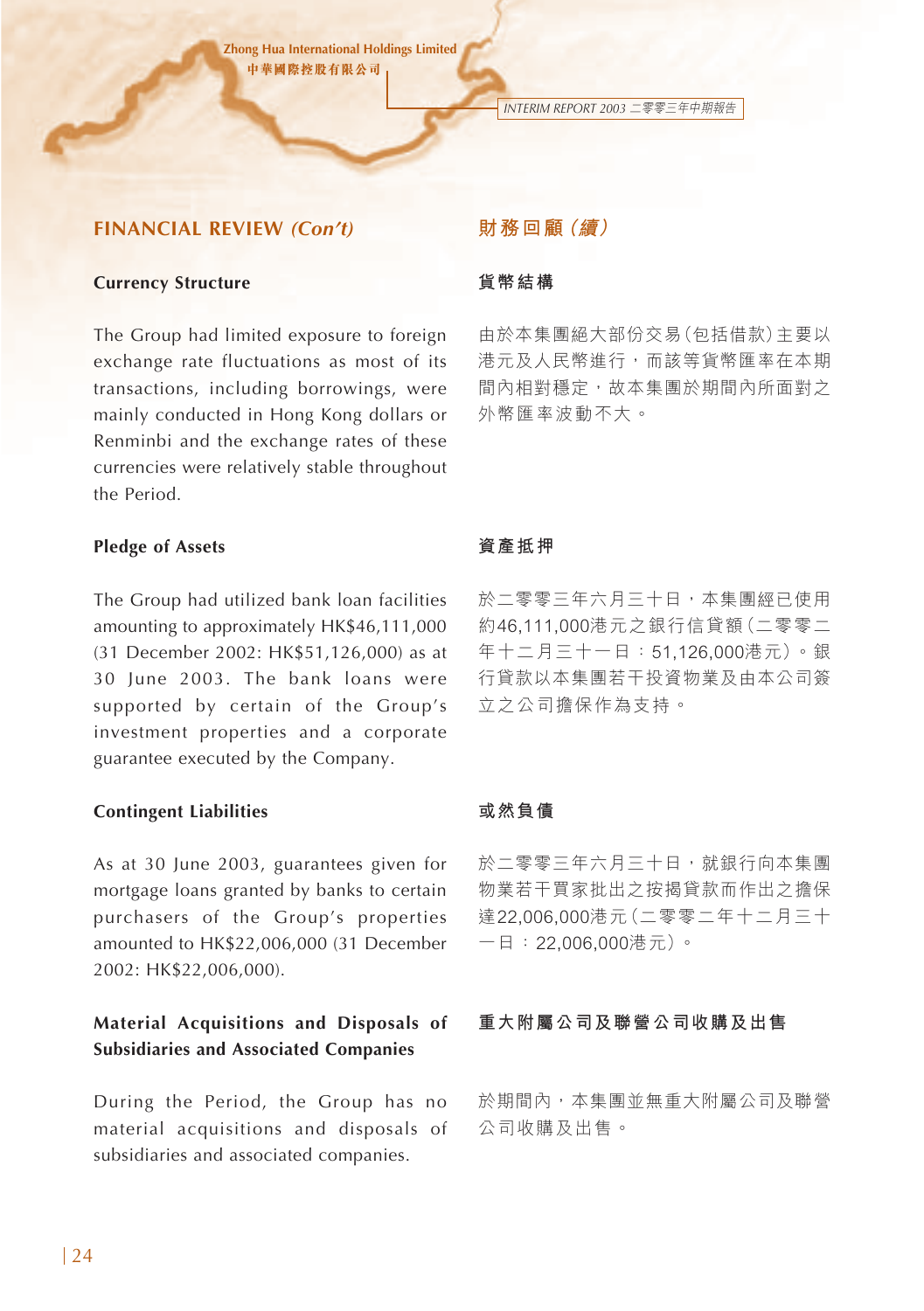*INTERIM REPORT 2003* 二零零三年中期報告

#### **FINANCIAL REVIEW** *(Con't)*

#### **Employee and Remuneration Policy**

The Group employed approximately 21 full time staff in Hong Kong and Chongqing, the PRC, as at 30 June 2003. Employees are remunerated according to the nature of their job and market trend, with built-in merit components incorporated in the annual increment to reward and motivate individual performance. In Chongqing, the PRC the Group provides staff welfare and bonuses to its employees in accordance with the prevailing labour law. In Hong Kong, other staff benefits include medical schemes, mandatory provident fund schemes and employee share option scheme.

### **PROSPECTS**

With the outbreak of Severe Acute Respiratory Syndrome in Hong Kong and the PRC in the Period, the Group has postponed its investment plans and decisions in the Period. In respect of the recent signs of upturn of the economy generally and with a capacity of free up capital in the Group, the Group is now reviewing new business opportunities in the PRC, such as property development and technology-related sectors, with aims to maximize shareholders' return and lead to encouraging results to the Group in the long run.

The Group is optimistic with the continual economic growth in the PRC and the Group will continue its diversification with a view to broaden its business scope and increase sources of revenue.

### **財務回顧(續)**

#### **僱員及薪酬政策**

於二零零三年六月三十日,本集團在香港及 中國重慶共僱用約21名全職僱員。本集團根 據員工之工作性質及市場趨勢釐定酬金,每 年加薪亦考慮個別員工之優異表現,以獎勵 及激勵員工爭取表現。就中國重慶而言,本 集團按現行勞工法例為員工提供福利及花 紅,而在香港則提供醫療計劃、強制性公積 金計劃及僱員購股權計劃等其他福利。

#### **展望**

鑒於中港兩地爆發嚴重呼吸系統綜合症,本 集團已押後期間之投資計劃及決定。隨著近 期之經濟普遍有回升跡象及本集團所套現的 資金,本集團現正在中國物色新商機,如房 地產發展及技術相關業務,以為股東謀求最 豐厚之回報及長遠而言為本集團締造更令人 鼓舞之業績。

本集團對中國日後之經濟增長感到樂觀,本 集團將會繼續分散業務,以擴闊其業務範疇 及增加收入來源。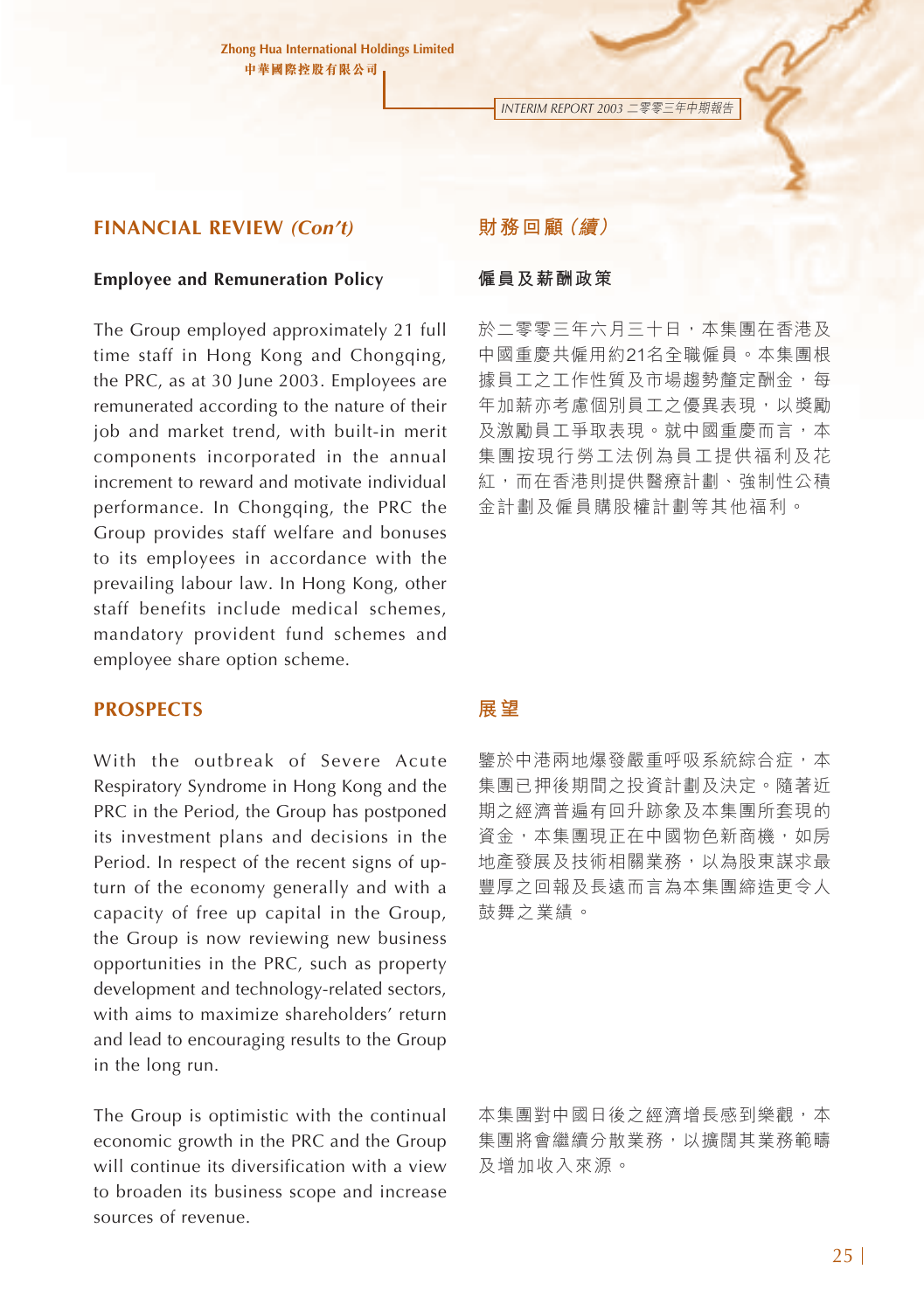# **DIRECTORS'/CHIEF EXECUTIVE'S INTERESTS IN THE SHARES OF THE COMPANY AND ITS ASSOCIATED CORPORATIONS**

As at 30 June 2003, the interests or short positions of the Directors and chief executives of the Company in the shares, underlying shares or debentures of the Company or any of its associated corporations (within the meaning of Part XV of the Securities and Futures Ordinance ("SFO")) as recorded in the register maintained by the Company and The Stock Exchange of Hong Kong Limited (the "Stock Exchange") pursuant to the Model Code for Securities Transactions by Directors of Listed Companies (the "Model Code"), were as follows:

#### **Long position in shares of the Company**

# **董事/行政總裁所擁有之本公司及各 聯繫公司股份權益**

*INTERIM REPORT 2003* 二零零三年中期報告

於二零零三年六月三十日,根據由本公司設 置之登記冊所記錄之本公司董事及行政總裁 於本公司或其任何聯繫公司(定義見證券及 期貨條例(「證券及期貨條例」)第XV部)之股 份、相關股份或債券中之權益或淡倉,或根 據上市公司董事進行證券交易標準守則(「標 準守則」)須知會本公司及香港聯合交易所有 限公司(「聯交所」)之權益或淡倉如下:

**於本公司股份之長倉**

|                         |      | Number of          |                      |
|-------------------------|------|--------------------|----------------------|
|                         |      | shares held and    |                      |
|                         |      | nature of interest |                      |
|                         |      | Corporate          |                      |
|                         |      | 所持股份數目及            | Percentage of the    |
|                         |      | 權益性質               | issued share capital |
| <b>Name of Director</b> | 董事姓名 | 公司                 | 佔已發行股本百分比            |
| Ho Tsam Hung            | 何湛雄  | 270,000,000        | 9.06%                |
|                         |      | (Note 1) (附註1)     |                      |
| Ho Pak Hung             | 何伯雄  | 270,000,000        | 9.06%                |
|                         |      | (Note 2) (附註2)     |                      |
| Ho Kam Hung             | 何鑑雄  | 270,000,000        | 9.06%                |
|                         |      | (Note 3) (附註3)     |                      |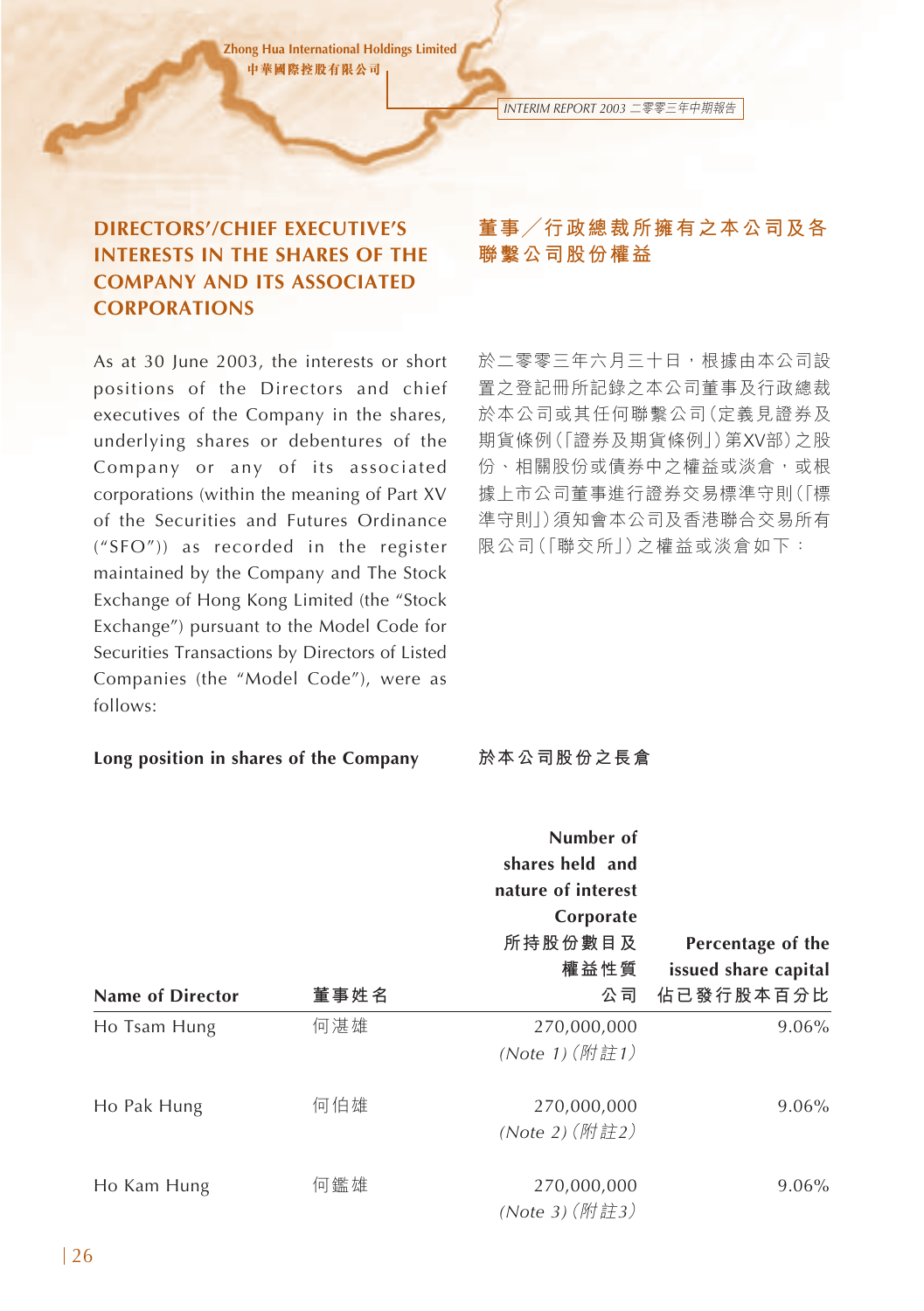*INTERIM REPORT 2003* 二零零三年中期報告

# **DIRECTORS'/CHIEF EXECUTIVE'S INTERESTS IN THE SHARES OF THE COMPANY AND ITS ASSOCIATED CORPORATIONS** *(Con't)*

*Notes:*

- (1) 270,000,000 shares are beneficially held by Ho Tsam Hung through Morgan Estate Assets Limited.
- (2) 270,000,000 shares are beneficially held by Ho Pak Hung through On Tai Profits Limited.
- (3) 270,000,000 shares are beneficially held by Ho Kam Hung through Morcambe Corporation.

### **SHARES IN ASSOCIATED CORPORATIONS OF THE COMPANY**

At 30 June 2003, the following Directors of the Company had interests in the non-voting deferred shares in certain of the Company's subsidiaries:

#### **Long position in shares of the associated corporations**

(a) Interests in the non-voting deferred shares of Smart Hero (Holdings) Limited

# **董事/行政總裁所擁有之本公司及各 聯繫公司股份權益(續)**

附註:

- (1) 270,000,000股由何湛雄透過Morgan Estate Assets Limited實益持有。
- (2) 270,000,000股由何伯雄透過On Tai Profits Limited實益持有。
- (3) 270,000,000股 由 何 鑑 雄 透 過 Morcambe Corporation實益持有。

#### **本公司聯繫公司股份**

於二零零三年六月三十日,下列董事所擁有 之本公司若干附屬公司無投票權遞延股之權 益如下:

### **於聯繫公司股份之長倉**

(a) 所擁有之超霸控股有限公司無投票權遞 延股份權益

|                  |      | Number of          |                      |
|------------------|------|--------------------|----------------------|
|                  |      | shares held and    |                      |
|                  |      | nature of interest |                      |
|                  |      | Personal           |                      |
|                  |      | 所持股份數目及            | Percentage of the    |
|                  |      | 權益性質               | issued share capital |
| Name of Director | 董事姓名 | 個人                 | 佔已發行股本百分比            |
| Ho Tsam Hung     | 何湛雄  | 91                 | 30.13%               |
| Ho Pak Hung      | 何伯雄  | 91                 | 30.13%               |
| Ho Kam Hung      | 何鑑雄  | 91                 | 30.13%               |
|                  |      |                    |                      |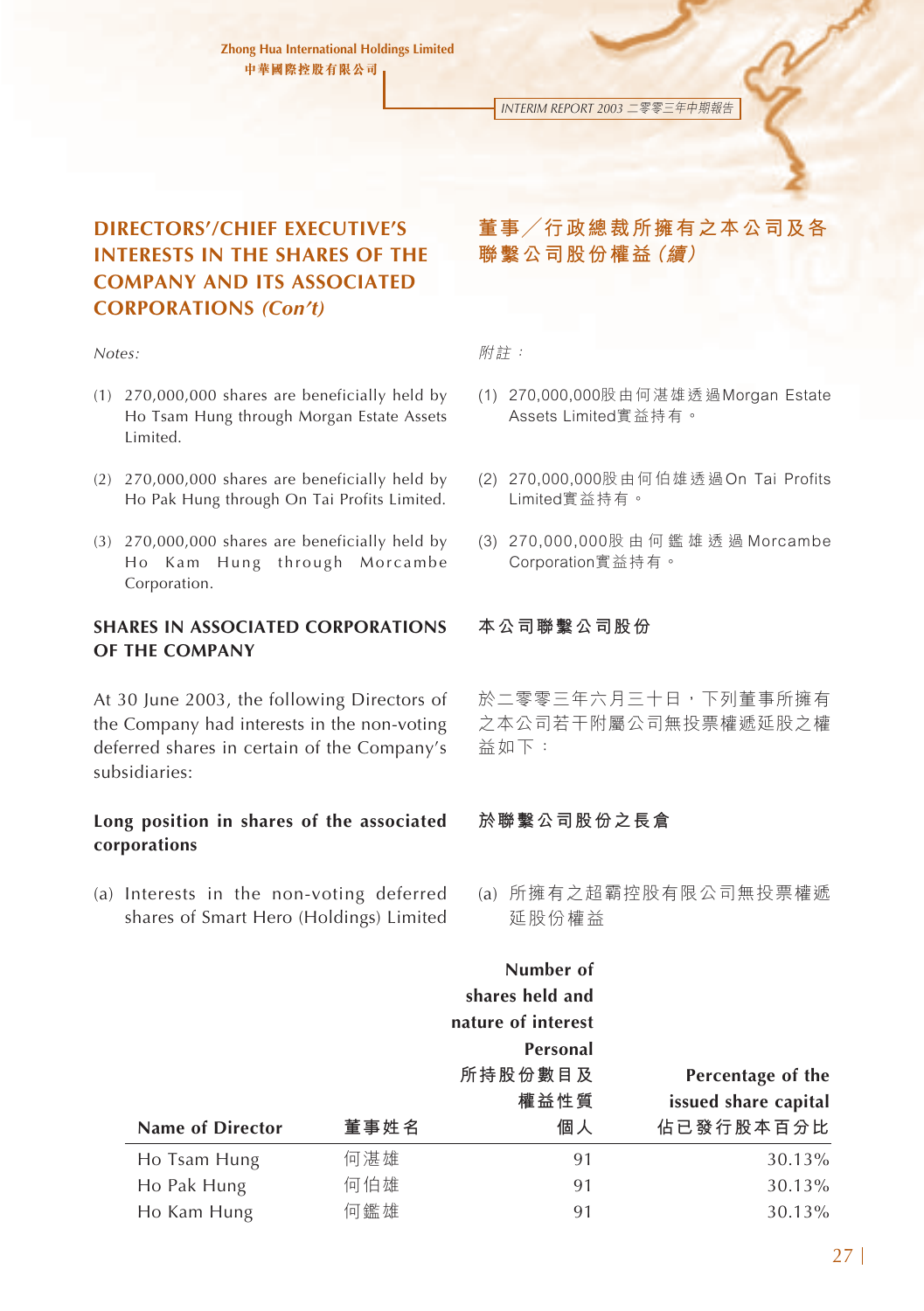*INTERIM REPORT 2003* 二零零三年中期報告

# **DIRECTORS'/CHIEF EXECUTIVE'S INTERESTS IN THE SHARES OF THE COMPANY AND ITS ASSOCIATED CORPORATIONS** *(Con't)*

# **SHARES IN ASSOCIATED CORPORATIONS OF THE COMPANY** *(Con't)*

(b) Interests in the non-voting deferred shares of China Land Realty Investment Limited

# **董事/行政總裁所擁有之本公司及各 聯繫公司股份權益(續)**

**本公司聯繫公司股份**(續)

(b) 所擁有之中華置業地產投資有限公司無 投票權遞延股份權益

|                  |      | Number of          |                      |
|------------------|------|--------------------|----------------------|
|                  |      | shares held and    |                      |
|                  |      | nature of interest |                      |
|                  |      | Personal           |                      |
|                  |      | 所持股份數目及            | Percentage of the    |
|                  |      | 權益性質               | issued share capital |
| Name of Director | 董事姓名 | 個人                 | 佔已發行股本百分比            |
| Ho Tsam Hung     | 何湛雄  | 91                 | 30.13%               |
| Ho Pak Hung      | 何伯雄  | 91                 | 30.13%               |
| Ho Kam Hung      | 何鑑雄  | 91                 | 30.13%               |

Save as disclosed above, as at 30 June 2003, to the knowledge of the Company, none of the directors or chief executive of the Company had or was deemed to have any interest or short position in the shares, underlying shares and debentures of the Company or any associated corporations (within the meaning of Part XV of the SFO) as recorded in the register to be kept under section 352 of the SFO or as otherwise notified to the Company and the Stock Exchange pursuant to the Model Code.

除上文所披露者外,據本公司所知,於 二零零三年六月三十日,根據證券及期 貨條例第352條規定設置之登記冊所記 錄,概無任何本公司董事或行政總裁於 本公司或其任何聯繫公司(定義見證券 及期貨條例第XV部)之股份、相關股份 及債券中擁有或被視為擁有任何權益或 淡倉,或根據標準守則須知會本公司及 聯交所之權益或淡倉。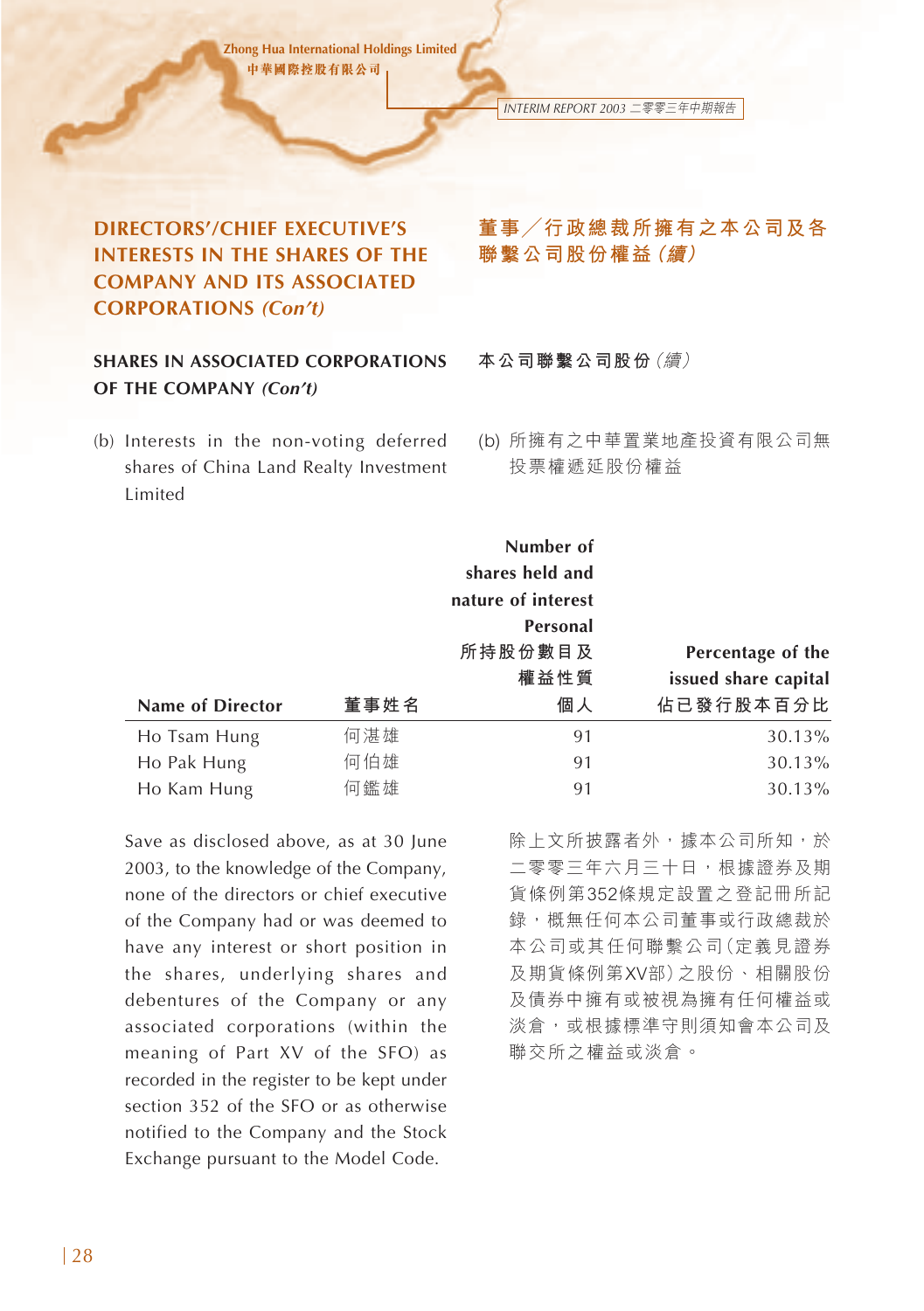*INTERIM REPORT 2003* 二零零三年中期報告

# **DIRECTORS' RIGHTS TO ACQUIRE SHARES**

Apart from as disclosed under the headings "Directors'/chief executive's interests in the shares of the Company and its associated corporations" above and "Share option scheme" below, at no time during the Period were rights to acquire benefits by means of the acquisition of shares in or debentures of the Company or any other body corporate granted to any director or their respective spouse or children under 18 years of age, or were any such rights exercised by them; or was the Company or any of its subsidiaries a party to any arrangement to enable the directors or their respective spouse or children under 18 years of age to acquire such rights in any other body corporate.

### **SHARE OPTION SCHEME**

The Company's share option scheme which was adopted on 19 September 1997 (the "Old Scheme") was terminated and replaced by a new share option scheme (the "New Scheme") on 11 June 2002. No share option was granted under the New Scheme since the adoption date on 11 June 2002.

The principal purpose of the New Scheme is to provide eligible participants with the opportunity to acquire proprietary interests in the Company and as an incentive to work towards enhancing the value of the Company and its shares for the benefit of the Company and its shareholders as a whole.

# **董事購買股份之權利**

除上文「董事/行政總裁所擁有之本公司及 各聯繫公司股份權益」及下文「購股權計劃」 所披露者外,於本期間內任何時間,概無將 可藉購入本公司或任何其他法人團體之股份 或債券而獲得利益之權利授予任何董事、彼 等各自之配偶或18歲以下子女,而彼等亦概 無行使該等權利。本公司或其附屬公司亦無 參與訂立任何安排,使董事、彼等各自之配 偶或18歲以下子女可自任何其他法人團體獲 得該等權利。

#### **購股權計劃**

本公司於一九九七年九月十九日採納之購股 權計劃(「舊計劃」)已於二零零二年六月十一 日終止,並由新購股權計劃(「新計劃」)取 代。自於二零零二年六月十一日採納新計劃 後,概無根據新計劃授出購股權。

新計劃主要旨在給予合資格參與者獲得本公 司權益之機會,並作為致力提高本公司及其 股份之價值之誘因,使本公司及全體股東得 益。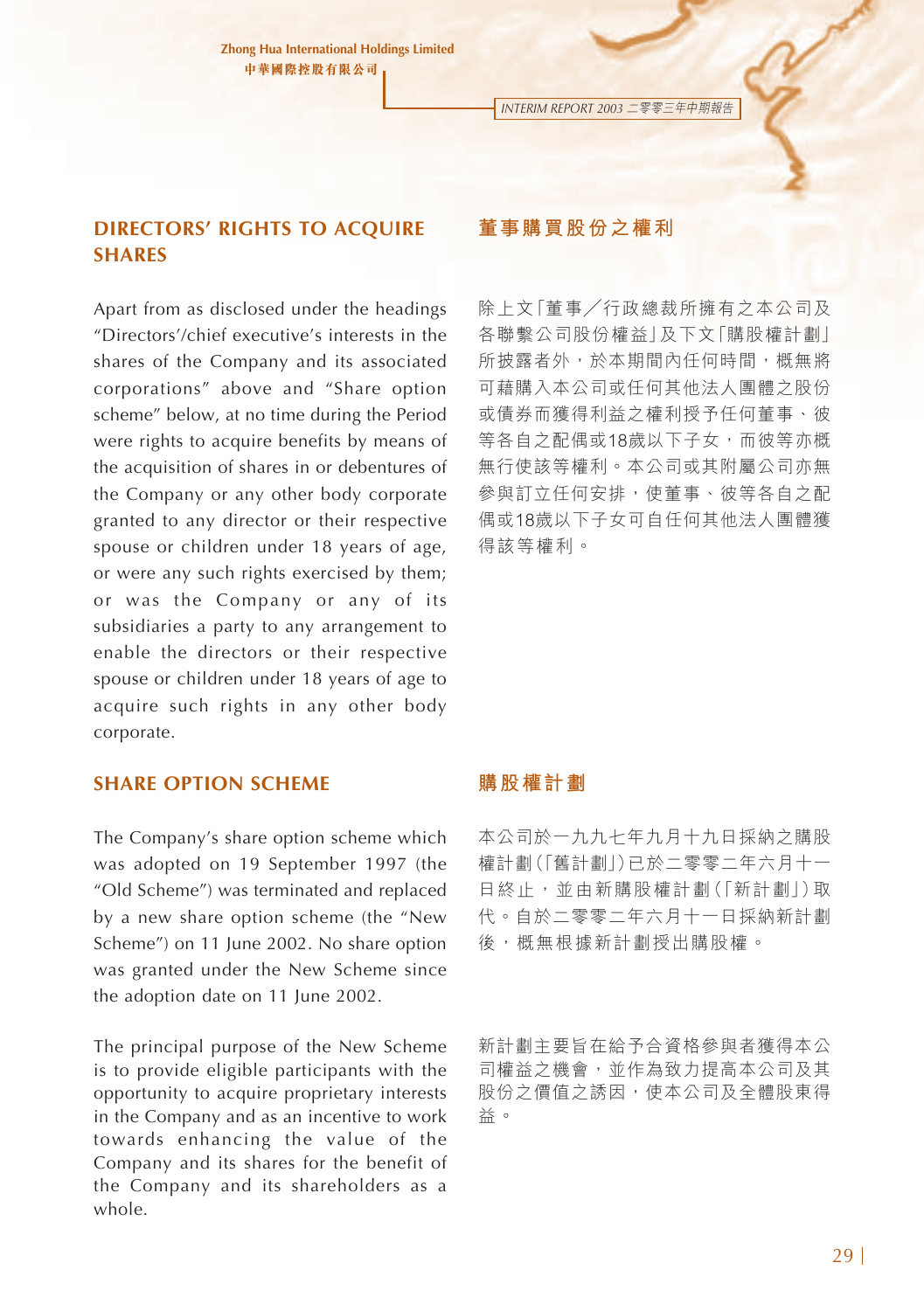*INTERIM REPORT 2003* 二零零三年中期報告

# **SHARE OPTION SCHEME** *(Con't)*

The options granted under the Old Scheme will remain in full force and effect, details of the options granted under the Old Scheme are as follows:

# **購股權計劃(續)**

根據舊計劃授出之購股權仍具十足效力及作 用,根據舊計劃授出之購股權詳情如下:

| Name or category<br>of participant<br>參與者<br>名稱及類別 |           | <b>Options outstanding</b><br>at beginning and<br>at end of period<br>期初及期末尚未行使<br>之購股權數目 | <b>Exercise period</b><br>of share options<br>購股權<br>行使期間                        | Exercise<br>price of<br>share options<br>購股權<br>行使價 |
|----------------------------------------------------|-----------|-------------------------------------------------------------------------------------------|----------------------------------------------------------------------------------|-----------------------------------------------------|
|                                                    |           |                                                                                           |                                                                                  | 港元<br>HK\$                                          |
| <b>Directors</b><br>Ho Tsam Hung                   | 董事<br>何湛雄 | 27,500,000                                                                                | 1 December 2001 to<br>1 December 2004<br>二零零一年十二月一日至                             | 0.1395                                              |
| Ho Pak Hung                                        | 何伯雄       | 27,500,000                                                                                | 二零零四年十二月一日<br>1 December 2001 to<br>1 December 2004<br>二零零一年十二月一日至<br>二零零四年十二月一日 | 0.1395                                              |
| Ho Kam Hung                                        | 何鑑雄       | 27,500,000                                                                                | 1 December 2001 to<br>1 December 2004<br>二零零一年十二月一日至<br>二零零四年十二月一日               | 0.1395                                              |
|                                                    |           | 82,500,000                                                                                |                                                                                  |                                                     |
| Other employees in 其他僱員(合共)<br>aggregate           |           | 8,000,000                                                                                 | 1 December 2001 to<br>1 December 2004<br>二零零一年十二月一日至<br>二零零四年十二月一日               | 0.1395                                              |
|                                                    |           | 90,500,000                                                                                |                                                                                  |                                                     |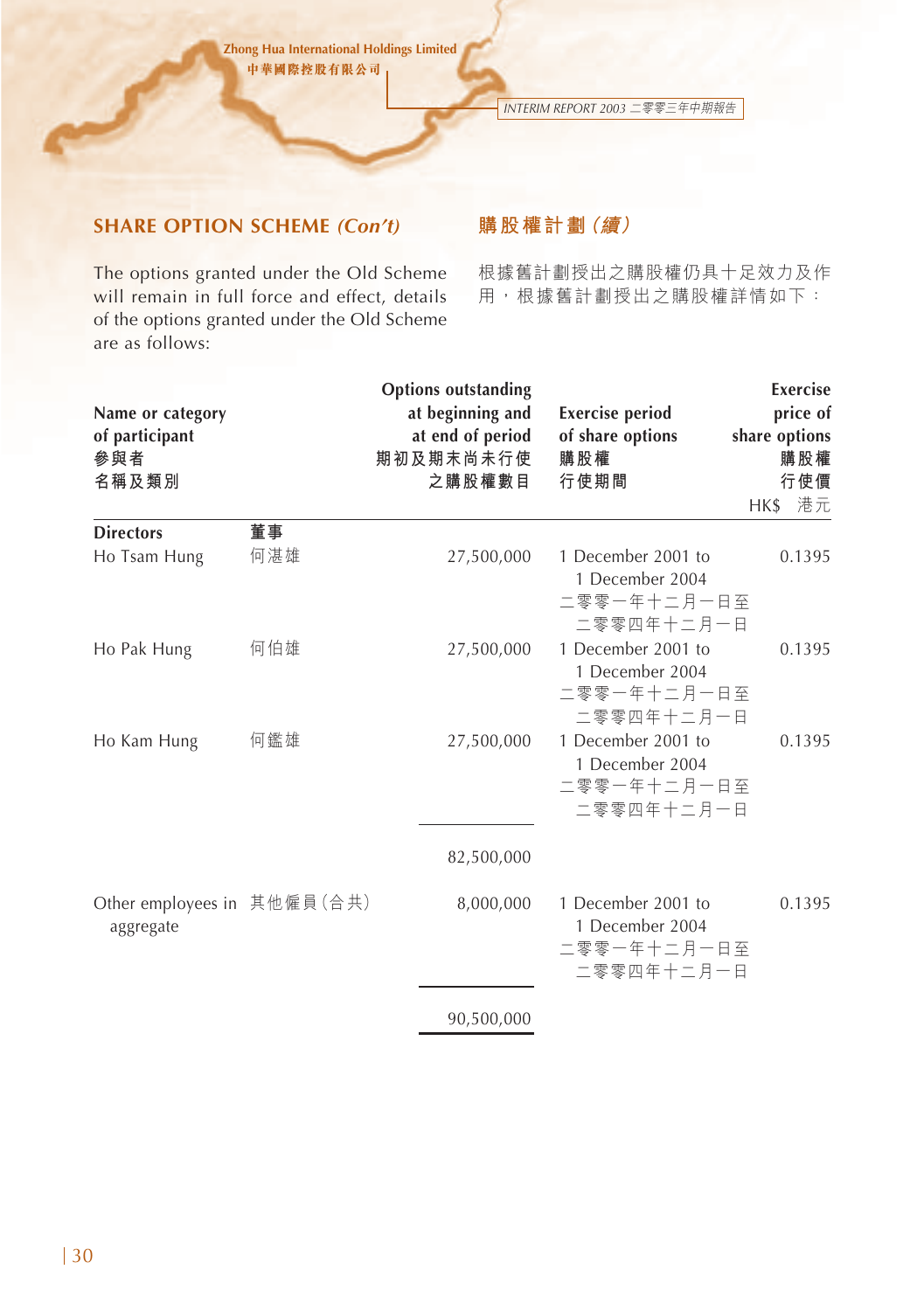*INTERIM REPORT 2003* 二零零三年中期報告

### **SUBSTANTIAL SHAREHOLDERS**

As at 30 June 2003, as far as is known to any Director or chief executive of the Company, the following persons (other than Directors or chief executive of the Company) had interests or short positions in the shares and underlying share as recorded in the register required to be kept under section 336 of the SFO:

### **主要股東**

於二零零三年六月三十日,據本公司任何董 事或行政總裁所知,以下人士(本公司之董 事或行政總裁除外)擁有登記於根據證券及 期貨條例第336條之規定存置之登記冊之股 份及相關股份中之權益或淡倉如下:

#### **Long position in shares of the Company**

**於本公司股份之長倉**

|                               | Number of     | Percentage of the    |
|-------------------------------|---------------|----------------------|
| <b>Name</b>                   | Shares held   | issued share capital |
| 名稱                            | 所持股份數目        | 佔已發行股本百分比            |
| High Rank Enterprises Limited | 1,140,000,000 | 38.25%               |

Save as disclosed above, as at 30 June 2003, the Directors are not aware of any other person who had an interest or short position in the shares and underlying shares of the Company as recorded in the register required to be kept under section 336 of the SFO.

除上文所披露者外,於二零零三年六月三十 日,董事並不知悉有任何人士擁有登記於根 據證券及期貨條例第336條之規定存置之登 記冊之本公司股份及相關股份中之權益或淡 倉。